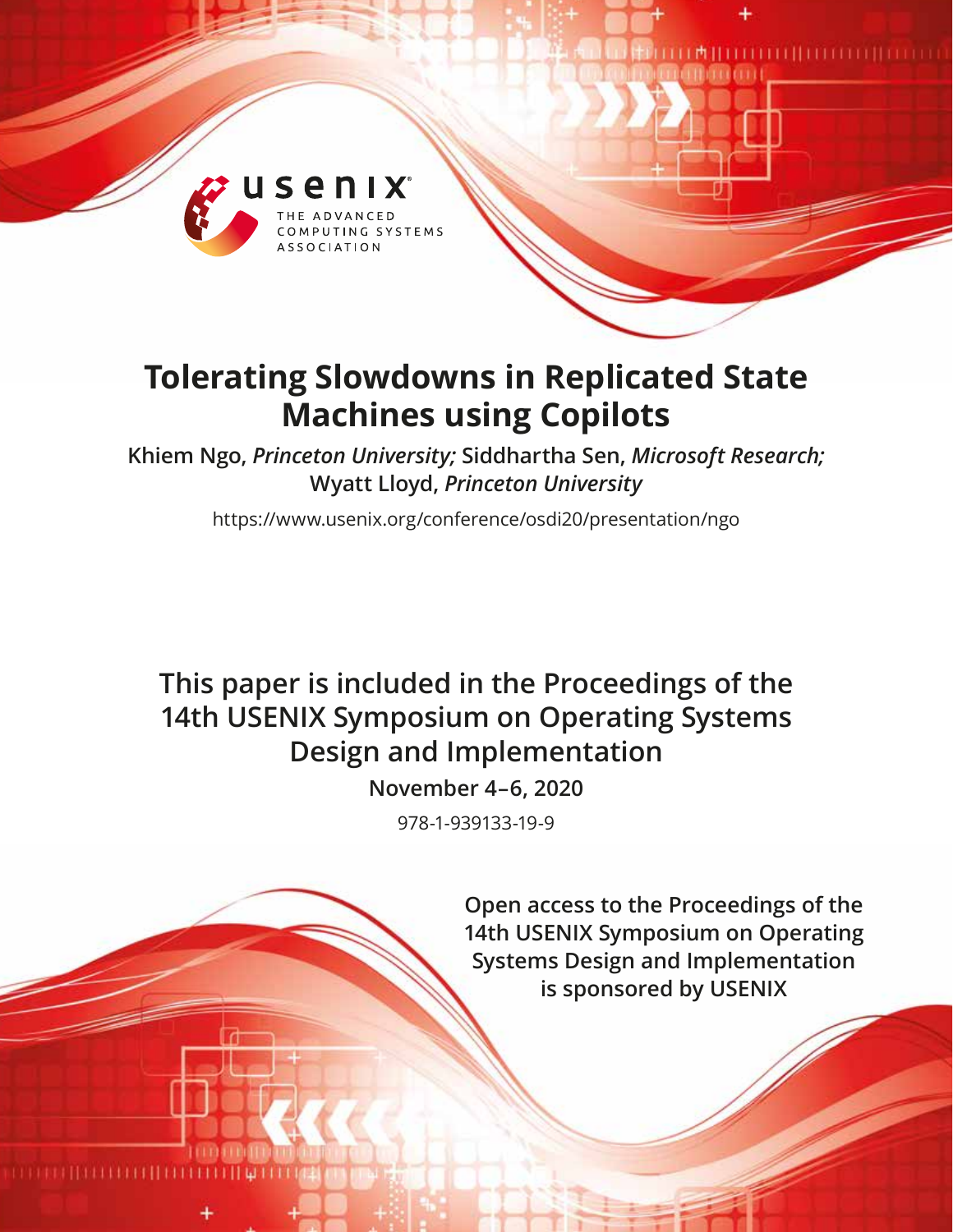# Tolerating Slowdowns in Replicated State Machines using Copilots

Khiem Ngo<sup>\*</sup>, Siddhartha Sen<sup>†</sup>, Wyatt Lloyd<sup>\*</sup> ?*Princeton University,* †*Microsoft Research*

## Abstract

Replicated state machines are linearizable, fault-tolerant groups of replicas that are coordinated using a consensus algorithm. Copilot replication is the first 1-slowdown-tolerant consensus protocol: it delivers normal latency despite the slowdown of any 1 replica. Copilot uses two distinguished replicas—the pilot and copilot—to proactively add redundancy to all stages of processing a client's command. Copilot uses dependencies and deduplication to resolve potentially differing orderings proposed by the pilots. To avoid dependencies leading to either pilot being able to slow down the group, Copilot uses fast takeovers that allow a fast pilot to complete the ongoing work of a slow pilot. Copilot includes two optimizations—ping-pong batching and null dependency elimination—that improve its performance when there are 0 and 1 slow pilots respectively. Our evaluation of Copilot shows its performance is lower but competitive with Multi-Paxos and EPaxos when no replicas are slow. When a replica is slow, Copilot is the only protocol that avoids high latencies.

# 1 Introduction

Replicated state machines (RSMs) are linearizable, faulttolerant groups of replicas coordinated by a consensus algorithm [\[46\]](#page-16-0). Linearizability gives the RSM the illusion of being a single machine that responds to client commands one by one [\[21\]](#page-15-0). Fault-tolerance enables the RSM to continue operating despite the failure of a minority of replicas. Together, these make RSMs operate as single machines that do not fail.

RSMs are used to implement small services that require strong consistency and fault tolerance, whose work can be handled by a single machine. They are used throughout largescale systems, such as distributed databases [\[13,](#page-15-1) [14\]](#page-15-2), cloud storage [\[6,](#page-15-3) [9\]](#page-15-4), and service managers [\[25,](#page-15-5) [39\]](#page-16-1). While each RSM is individually small, their pervasive use at scale means that they collectively use many machines. At such scale, it is common for some machines to be slow [\[2,](#page-15-6) [15\]](#page-15-7). These slowdowns arise for a myriad of reasons, including misconfigurations, host-side network problems, partial hardware failures, garbage collection events, and many others. The slowdowns manifest as machines whose latency for responding to other machines is higher than usual.

Thus, RSMs should also be slowdown-tolerant, i.e., provide similar performance despite the presence of slow replicas. Unfortunately, no existing consensus protocol is slowdown-tolerant: a single slow replica can sharply increase their latency. This increased latency decreases availability because a service that does not respond in time is not meaningfully available [\[5,](#page-15-8) [6,](#page-15-3) [20,](#page-15-9) [48\]](#page-16-2).

Slowdowns can be transient, lasting only a few seconds to minutes, or they can be long-term, lasting hours to days. Monitoring mechanisms within and around a system should eventually detect long-term slowdowns and reconfigure the slow replica out of the RSM to restore normal performance [\[1,](#page-15-10) [3,](#page-15-11) [23,](#page-15-12) [24,](#page-15-13) [32,](#page-16-3) [35\]](#page-16-4). What remains unsolved is how to tolerate transient slowdowns in general and how to tolerate long-term slowdowns in the time between their onset, their eventual detection, and the end of reconfiguration.

Our ultimate goal is to develop slowdown-tolerant RSMs that continue to operate as fast RSMs despite the presence of slow replicas. Given the general rarity of slowdowns, however, it is unlikely that a single RSM will contain multiple slow replicas at the same time. Thus, we target the first and most pragmatic step toward slowdown-tolerant RSMs: *1-slowdown-tolerant* RSMs that continue to provide normal performance despite the presence of 1 slow replica.

To provide 1-slowdown-tolerance, a consensus protocol must be able to tolerate a slowdown in all stages of processing a client's command: receive, order, execute, and reply. No existing consensus protocol is 1-slowdown-tolerant because none can handle a slow replica in the ordering stage. Existing ordering protocols all either rely on a single leader [\[3,](#page-15-11) [10,](#page-15-14) [28\]](#page-15-15) or rely on the collaboration of multiple replicas [\[36,](#page-16-5) [40\]](#page-16-6). A single leader is not slowdown-tolerant because if it is slow, then it slows down the RSM. Multiple replicas collaboratively ordering commands is not slowdown-tolerant because if any of those replicas is slow, it slows down the RSM.

Copilot replication is the first 1-slowdown-tolerant consensus protocol. It avoids slowdowns using two distinguished replicas, the pilot and copilot. The two pilots do all stages of processing a client's command in parallel. This ensures all steps happen quickly even if one pilot is slow. Clients send commands to both pilots, and both pilots order, execute, and reply to the client. This proactive redundancy protects against a slowdown but also makes it more challenging to preserve consistency and efficiency.

The key challenge for Copilot replication is making its ordering stage slowdown tolerant. To provide linearizability, it needs to ensure the pilots agree on the ordering of client commands, but that in turn would naively require each to wait on the other if it is slow. Copilot instead allows a pilot to *fast takeover* the ordering work of a slow pilot. It does so by per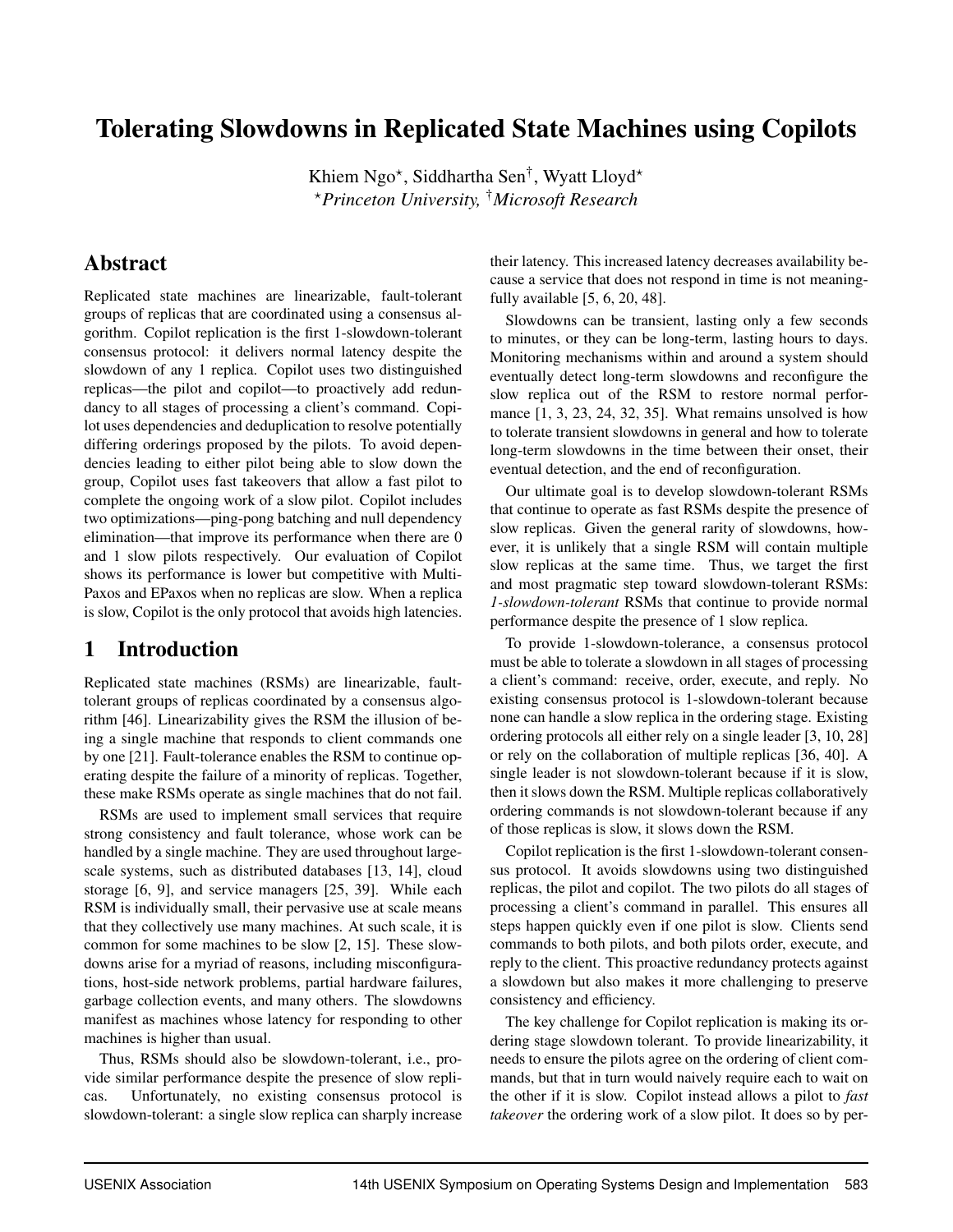sisting its takeover and subsequent ordering to the replicas.

Each pilot has a separate log where it orders client commands. Copilot combines the logs using dependencies, e.g., pilot log entry 9 is after copilot log entry 8. Copilot's ordering protocol has two phases—FastAccept, Accept—that commit commands to the pilots' logs along with their dependencies. In the FastAccept round, a pilot proposes an initial dependency for a log entry. If a sufficient number of replicas agree to this ordering, then this entry has committed on the *fast path* and the pilot moves on to execution. Otherwise—if the replicas have already agreed to a different ordering proposed by the other pilot—then the pilot adopts a dependency suggested by the replicas that it persists in the Accept round.

Copilot provides crash fault tolerance using similar mechanisms to Multi-Paxos [\[28,](#page-15-15) [37\]](#page-16-7) that are applied independently to the log of each pilot. Copilot combines the logs of the two pilots using mechanisms inspired by EPaxos [\[40\]](#page-16-6). As such, it provides the same safety and liveness guarantees as Multi-Paxos and EPaxos. It is safe under any number of crash faults, and it is live as long as a majority of replicas can communicate in a timely manner. In addition, Copilot provides slowdown tolerance even if one replica is slow or failed.

The core Copilot protocol provides slowdown tolerance. However, it would naively go to the Accept round often as the two pilot's ordering commands continuously interleave and prevent one or both from taking the fast path. This additional round of messages would increase latency and decrease throughput relative to traditional consensus protocols like Multi-Paxos, which need only 1 round in the normal case.

Copilot replication includes two optimizations that keep it on the fast path almost all the time. When both pilots are fast, *ping-pong batching* coordinates them so that they alternate their proposals, allowing both pilots to commit on the fast path. When one pilot is slow, *null dependency elimination* allows the fast pilot to avoid waiting on commits from the slow pilot. With null dependency elimination, a fast pilot only needs to fast takeover the ordering work of the slow pilot that is in-progress when the slowdown begins.

Copilot replication is implemented in Go and our evaluation compares it to Multi-Paxos and EPaxos in a datacenter setting. When no replicas are slow, Copilot's performance is competitive with Multi-Paxos and EPaxos. When there is a slow replica, Copilot is the only consensus protocol that avoids high latencies for client requests.

In summary, this work makes the following contributions:

- Defining slowdown-tolerance and identifying why existing consensus protocols are not slowdown-tolerant (§[2\)](#page-2-0).
- Copilot replication, the first 1-slowdown-tolerant consensus protocol. Copilot replication uses two pilots to ensure the RSM stays fast, by using proactive redundancy in all stages of processing a client command  $(\S 3)$  $(\S 3)$ .
- Ping-pong batching and null dependency elimination, which make Copilot's performance with no slowdowns or one slowdown competitive with traditional protocols (§[5\)](#page-9-0).

## <span id="page-2-0"></span>2 Slowdown Tolerance

This section explains RSMs, defines slowdown tolerance, and explains why existing protocols do not tolerate slowdowns.

#### 2.1 Replicated State Machine Primer

RSMs are linearizable, fault-tolerant groups of machines. They implement a state machine that atomically applies deterministic commands to stored state and returns any output [\[46\]](#page-16-0). The machines within an RSM are *replicas*. The RSM provides fault tolerance by starting the replicas in the same initial state and then moving them through the same sequence of states by executing commands in the same order. Then, if one of the replicas fails, the remaining replicas still have the state and can continue providing the service.

RSMs provide linearizability for client commands. *Linearizability* is a consistency model that ensures that client commands are (1) executed in some total order, and (2) this order is consistent with the real-time ordering of client commands, i.e., if command *a* completes in real-time before command *b* begins, then *a* must be ordered before *b* [\[21\]](#page-15-0).

RSMs are coordinated by *consensus protocols* that determine a consistent order of client commands that are then applied across the replicas. An RSM goes through four stages to process a client command: it receives the command, it orders the command using the consensus protocol, it executes the command, and it replies to the client with any output. Each replica executes commands in the agreed-upon order. A common way to implement and think about RSMs is that they agree to put commands in sequentially increasing log entries, and then execute them in that log order.

#### 2.2 Defining Slowdown Tolerance

We define a slow replica, clarify the relationship between slow and failed, and then define 1-slowdown-tolerance.

Defining a slow replica. We reason about the speed of a replica based on the time it takes between when the machine receives a request over the network and sends a response back out over the network. This includes the replica's RSM processing and its host-side network processing. It does not include the time it takes messages to traverse network links.

We say a replica is *slow* when its responses to messages take more than a threshold time *t* over its normal response time. For example, if a replica typically replies to messages within 1 ms, and we consider a slowdown threshold of  $t = 10$  ms, then a replica is slow if it takes more than 11 ms to send responses. The precise setting of *t* will depend on the scenario and may even vary over time. For example, if an OS upgrade increases the processing speed of all replicas, then what was considered normal performance in the past may now be considered slow. We assume the term "slow" reflects the current definition and build our notion of slowdown tolerance on top of this term—that is, our notion of slowdown tolerance is robust to changes in what is considered slow.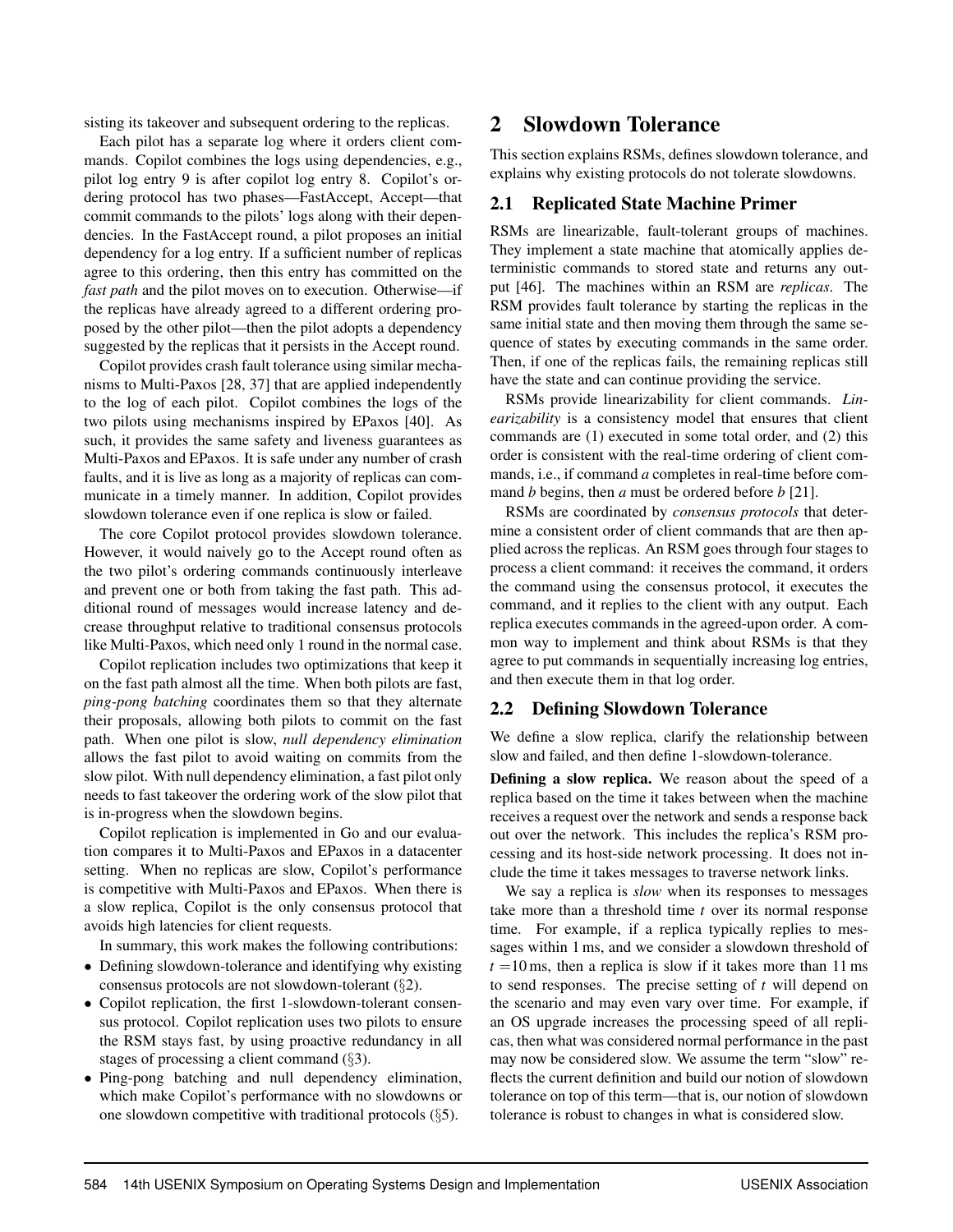Failed versus slow replicas. Replicas that have failed are also slow because they will not reply to messages within the slowdown threshold time. Thus, all failed replicas are slow. However, not all slow replicas are failed. Replicas can be slow but not failed for many reasons, e.g., misconfigurations, host-side network problems, or garbage collection events. It is these slow-but-not-failed replicas that we care about most because existing fault-tolerance mechanisms do not necessarily tolerate them.

Defining s-slowdown-tolerance. Traditionally, clients use RSMs because they provide a service that does not fail despite *f* replicas failing. Our definition of slowdown tolerance mirrors this traditional definition of fault tolerance while accounting for the dynamic nature of what is considered "slow." An RSM is *s-slowdown-tolerant* if it provides a service that is not slow despite *s* replicas being slow. More specifically, sort the replicas  $\{r_1, ..., r_s, ..., r_n\}$  of an RSM according to the current definition of slow, such that  $\{r_1, \ldots, r_s\}$  are the *s* slowest replicas. Let *T* represent how slow the RSM is—i.e., its response time properties based on the current definition of "slow"—and let  $T'$  represent how slow the RSM would be if replicas  $\{r_1, ..., r_s\}$  were all replaced by clones of  $r_{s+1}$ . An RSM is *s*-slowdown-tolerant if the difference between *T* and  $T'$  is close to zero. In other words, the presence of  $s$  slow replicas should not appreciably slow down the RSM relative to an ideal scenario where those *s* replicas are not slow.

In this work, we focus on the practical case of 1-slowdowntolerance. Designing RSMs that are *s*-slowdown-tolerant for  $s > 1$  is an interesting avenue of future work.

#### <span id="page-3-1"></span>2.3 Why Existing Protocols Slowdown

We explain why existing protocols are not slowdown tolerant using Multi-Paxos, EPaxos, and Aardvark as examples.

Multi-Paxos. Multi-Paxos [\[26,](#page-15-16) [28,](#page-15-15) [29,](#page-16-8) [37\]](#page-16-7) is the canonical consensus protocol. It uses the replicas to elect a *leader*. The leader receives client commands and orders them by assigning them to the next available position in its log. It persists that order by sending Accept messages to the replicas and waiting for a majority quorum (including itself) to reply, which commits the command in that log position. It notifies other replicas of the commit using a Commit message. The replicas execute commands in the accepted prefix of the log in order, i.e., they only execute a command once its log position is committed and all previous log positions have been executed. After executing the command, the replicas reply to the client with any output. (We describe a variant of Multi-Paxos that has all replicas reply to the client, similar to PBFT [\[10\]](#page-15-14), because it provides more redundancy.)

Figure [1a](#page-3-0) shows these steps and identifies parts of the protocol that are not slowdown tolerant. Receiving the client's command and running the ordering protocol are not slowdown tolerant because they are only done by the leader. If the leader is slow, it slows these stages. In turn, this is evident to clients whose commands see much higher latency.

<span id="page-3-0"></span>

Figure 1: Message diagrams with execution for Multi-Paxos (a) and EPaxos (b). Orange components indicate parts of each protocol that are not slowdown tolerant because they lack redundancy. Blue components indicate parts with redundancy. EPaxos ordering phases that are only sometimes necessary are marked with asterisks (\*).

Several parts of Multi-Paxos are individually slowdown tolerant—notably, the Accept messages sent to the replicas to persist the leader's ordering of a command. These messages are sent to all replicas with the leader only needing to hear back from a majority (including itself). For instance, with 5 replicas the leader sends the messages to the 4 other replicas and can proceed once it hears back from 2. This makes Multi-Paxos resilient to a non-leader replica being slow.

EPaxos. EPaxos [\[40\]](#page-16-6) avoids the single leader of Multi-Paxos with a more egalitarian approach that distributes the work of receiving, ordering, executing, and replying across all replicas. Each replica in EPaxos receives commands from a subset of clients and runs the ordering protocol. We call this specific replica the command's *designated replica*. EPaxos's ordering protocol uses fine-grained dependencies between commands to dynamically determine an ordering using FastAccept and SlowAccept phases. Once a replica knows the dependencies of its commands, it waits for the final dependencies of its dependencies to arrive in the DependencyWait phase. Then a replica totally orders the commands and executes them in the resulting order. When a replica executes a command for which it is the designated replica, it sends the reply to the client. EPaxos can sometimes avoid the SlowAccept and DependencyWait phases.

Figure [1b](#page-3-0) shows these steps and identifies the parts of the protocol that are not slowdown tolerant. Receiving the client's command, running the ordering protocol, and replying to the client are all not slowdown tolerant because they are only done by a command's designated replica. If the des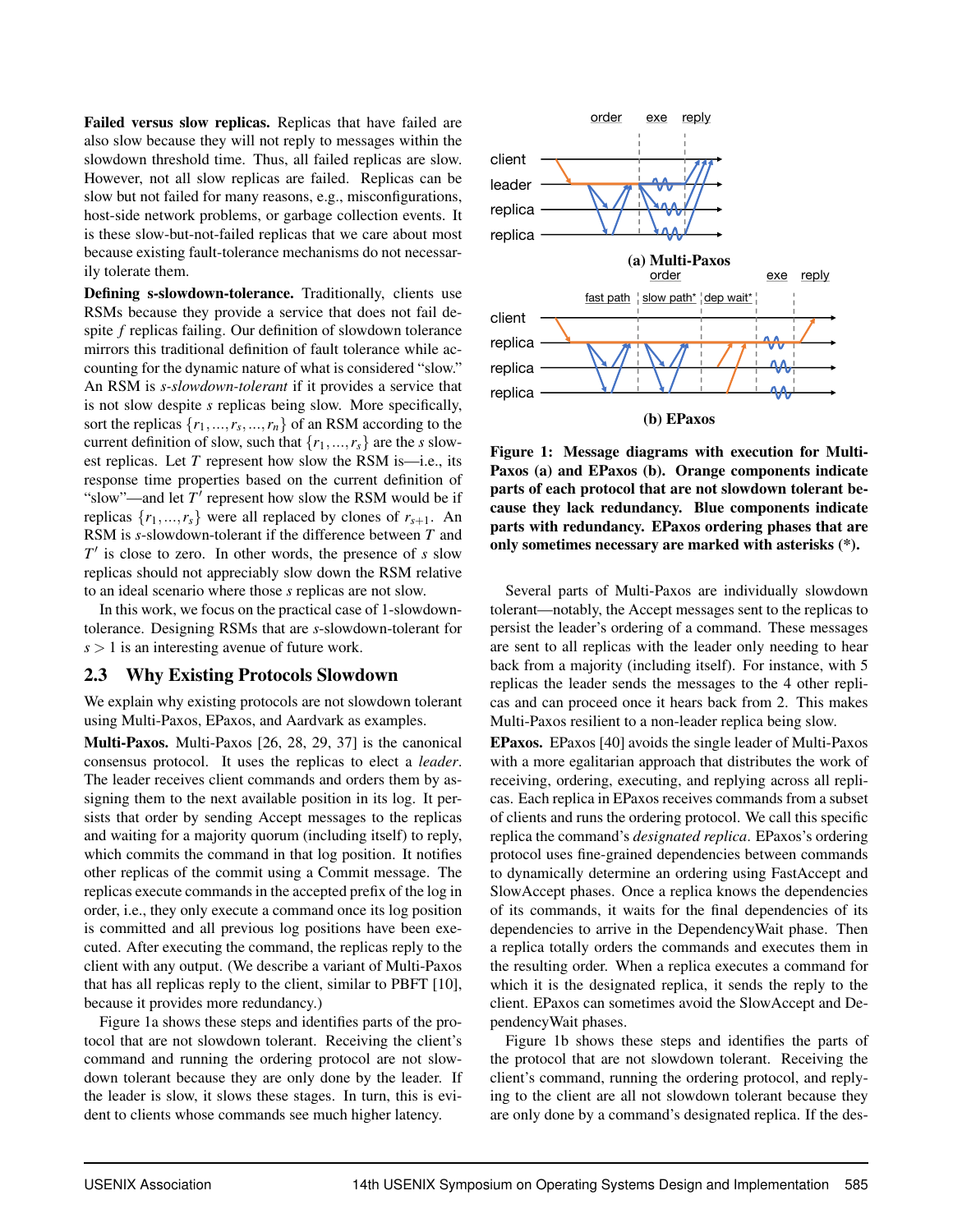ignated replica is slow, it will slow down all of these stages, and thus the RSM, for its subset of clients.

DependencyWait can lead to slowdowns for all clients if any replica is slow. This is because DependencyWait requires a replica to wait until it learns the dependencies of the dependencies of a command. These transitive dependencies are necessary for EPaxos to consistently order commands at different replicas. But they are only determined and then sent from a command's designated replica. Thus, a slow replica will be slow to finalize and send out the dependencies for its designated commands to other replicas. This in turn slows commands that acquire dependencies on commands ordered by the slow replica, in addition to commands that use the slow replica as their designated replica.

<span id="page-4-1"></span>Leader election. Consensus protocols with leaders include a leader election sub-protocol that provides fault tolerance in case a leader fails. In this sub-protocol, replicas detect when they think a leader may have failed, elect a new leader, ensure that the new leader's log includes all the commands that have been accepted by a majority quorum, and then have the new leader start processing new commands.

Some protocols, like Aardvark [\[3\]](#page-15-11) and SDPaxos [\[51\]](#page-16-9), have proposed using leader election to mitigate slowdowns as well, by having replicas detect when they think a leader is slow and then trigger the leader election sub-protocol. Unfortunately, this approach does not provide slowdown tolerance for two reasons. First, leader election is a heavy-weight process that makes an RSM unavailable while it is ongoing: no new commands can be processed until a new leader is elected and brought up to date. Second, leader election is only triggered when a replica thinks the leader is slow (or failed). Thus, only the subset of slowdowns detected by the replicas will be mitigated, and only after they have been detected. In contrast, 1 slowdown-tolerance requires an RSM to deliver performance as if the slowdown did not exist.

Consider the case of Aardvark. Aardvark employs two mechanisms to detect slowdowns in the leader: the first enforces a gradually increasing lower bound on the leader's throughput based on past peak performance; the second starts a heartbeat timer between each batch to ensure the leader is proposing new batches quickly enough. If the leader's throughput drops below the lower bound or if the heartbeat timeout expires, Aardvark initiates a view change to rotate the leader among the replicas. These mechanisms provide only partial slowdown tolerance because each limits the effects of only the subset of slowdowns it detects. For example, they do not protect against a replica whose processing path is slow for client requests but fast for replicas; or a replica whose responses become gradually slower over time while maintaining a small gap between successive responses. Such replicas would still be able to slow down the RSM during their turn as leader.

Further, using view changes to react to slowdowns can itself cause slowdowns and become costly. In practice, leader election timeouts are generally on the order of hundreds [\[43,](#page-16-10) [44\]](#page-16-11) or thousands [\[8,](#page-15-17) [14,](#page-15-2) [17\]](#page-15-18) of milliseconds to prevent the excess load, unavailability, and instability that occurs when leader elections are easily triggered. Thus, any leader slowdown whose severity is less than these timeouts will go undetected, as will any slowdown that is not covered by the detection mechanisms.

### 2.4 Summary and Insights

The fundamental problem with existing protocols is that they are *detection based*. Detection-based approaches do not protect against slowdowns until they are detected and never protect against slowdowns that are not detected. As a result, a consensus protocol cannot be 1-slowdown-tolerant if the path of a client's command includes at least one point where it goes through a single replica. If that replica is slow, the RSM will be slow (until and if the slowdown is detected). Thus, to design a 1-slowdown-tolerant replication protocol, we must *proactively* ensure there are at least 2 disjoint paths that a client's command can take at every stage. If one of these paths gets stuck at a slow replica, the other path can continue because we assume only 1 replica becomes slow.

# <span id="page-4-0"></span>3 Design

The core idea behind Copilot is to use two distinguished replicas, the pilot  $(P)$  and the copilot  $(P')$ , to redundantly process every client command. Figure [2](#page-5-0) shows the life of an individual command in Copilot, which begins with a client sending the command to both pilots. By providing two disjoint paths for processing a command at every stage, Copilot prevents any single slow replica from slowing down the RSM.

This section describes the basic design of Copilot, and Section [5](#page-9-0) describes optimizations that complete its design. This section first defines our model and then details each major part of the protocol—ordering, execution, and fast takeovers. Finally, it covers additional design details and summarizes why Copilot provides 1-slowdown-tolerance.

## 3.1 Model

Copilot assumes the *crash failure model*: a failed process stops executing and stops responding to messages. Copilot assumes an *asynchronous system*: there is no bound on the relative speed at which processes execute instructions, and there is no bound on the time it takes to deliver a message. Copilot requires  $2f + 1$  replicas to tolerate at most *f* failures, and guarantees linearizability as a correctness condition despite any number of failures. Copilot provides 1-slowdowntolerance in the presence of any one slow replica.

## <span id="page-4-2"></span>3.2 Ordering

Copilot's ordering protocol places client commands into the *pilot log* and the *copilot log*, which are coordinated by the pilot and copilot, respectively. The two separate logs are ordered together using *dependencies* that indicate the prefix of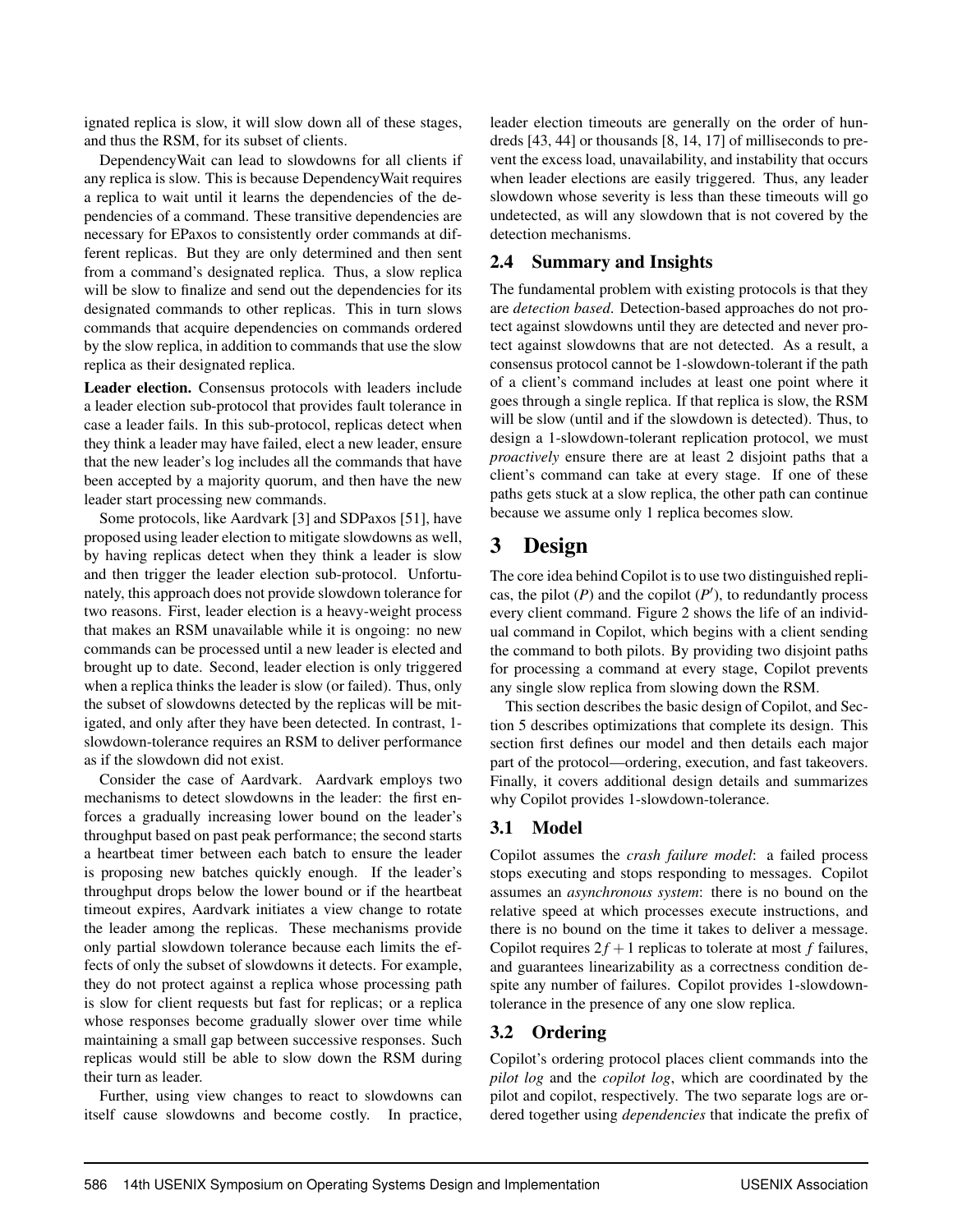<span id="page-5-0"></span>

Figure 2: Message diagram with execution for Copilot. All components are in blue because all have the necessary redundancy to avoid any slow replica. Phases that are only sometimes necessary are marked with asterisks (\*). The takeover phase only executes when it is necessary to prevent one pilot from waiting too long on the other pilot. Copilot's optimizations (§[5\)](#page-9-0) keep it on the fast path when both pilots are fast and mostly avoid the need for fast takeovers when one pilot is slow.

the other log that should be executed before a given entry. Pilots propose *initial dependencies* for log entries. Replicas either agree to that ordering or reply with a *suggested dependency*. Ultimately, each entry has a *final dependency* that is used by the execution protocol. The final dependencies between the pilot and copilot log may form cycles. Copilot's execution protocol constructs a single *combined log* using the final dependencies between the pilot and copilot logs and a priority rule that orders pilot entries in a cycle ahead of copilot entries. Figure [3](#page-6-0) shows an example of how dependencies are used to order the entries in the combined log.

Copilot's ordering protocol persists the command and final dependency for a log entry to the replicas to ensure they can be recovered if up to *f* replicas (including both pilots) fail. The ordering protocol always includes a FastAccept phase and sometimes includes an Accept phase. The protocol completes after the FastAccept phase if enough of the replicas have agreed with the initial dependency to ensure it will always be recovered as the final dependency. Otherwise, the pilot selects a suggested dependency that orders an entry after enough of the other pilot's log to ensure linearizability.

The remainder of this subsection follows the ordering protocol in order, starting with the client sending a command to the replicas. Our description assumes no fast takeovers  $(\S3.4)$  $(\S3.4)$ or view-changes (§[3.5\)](#page-8-0) for simplicity; with fast takeovers and view-changes, replicas reject messages when entries are taken over by another pilot, and entries can be committed with a noop as a command.

Clients submit commands to both pilots. Each client has a unique client ID *cliid*. Clients assign commands a unique, increasing command ID *cid*. Clients send each command, its client ID, and its command ID to both pilots. The  $\langle$ *cliid, cid* $\rangle$ tuple uniquely identifies commands and enables the replicas to deduplicate them during execution.

Pilots propose commands and an initial dependency. Upon receiving a command from a client, a pilot puts the command into its next available log entry. It also assigns the *initial dependency* for this entry, which is the most recent entry from the other pilot it has seen. It then proposes this assignment of command and initial dependency for this entry to the other replicas by sending them FastAccept messages.

Replicas reply to FastAccepts. When a replica receives a FastAccept message it checks if the initial dependency for this entry is compatible with all previously accepted dependencies. If it is, the replica fast accepts the initial dependency. If it is not, the replica rejects the initial dependency and replies with a new suggested dependency.

A pair of dependencies are *compatible* if at least one orders its entry after the other. Figure [3a](#page-6-0) shows examples of compatible and incompatible dependencies.  $P'$ .1 with dependency  $P.1$ , and  $P.2$  with dependency  $P'.1$  are compatible because  $P.2$  is ordered after  $P'.1. P'.3$  with dependency  $P.2$  and *P.3* with dependency *P'.2* are *incompatible* because neither is ordered after the other. Incompatible dependencies must be avoided because they could lead to replicas with different subsets of the pilot and copilot logs executing entries in different orders, e.g., one replica executing *P*.3 then *P'*.3 and another executing  $P'$ .3 then  $P$ .3.

A replica uses the compatibility check to determine if an initial dependency,  $P_i$  with dependency  $P' \cdot j$ , is compatible with all previously accepted dependencies. *P*.*i* is ordered after all previous entries in the *P* log automatically and after all entries  $P' \cdot j$  or earlier by its dependency. Thus, the check only needs to look at later entries in the other pilot's log. The *compatibility check* passes unless the replica has already accepted a later entry  $P'$ .*k* ( $k > j$ ) from the other pilot  $P'$  with a dependency earlier than *P.i*, i.e.,  $P'$ . $k$ 's dependency is  $\lt P$ .*i*.

If it has not accepted a later entry, then this same check will prevent the replica from fast accepting any incompatible dependencies from the other pilot in the future. If it has accepted a later entry, but that entry's dependency is on *P*.*i* or a later entry, then that entry, call it  $P'$ . $k$ , is ordered after this one, i.e.,  $P' \cdot j$ ,  $P \cdot i$ ,  $\dots$ ,  $P' \cdot k$ . Thus, in either of these cases the replica fast accepts the initial dependency and replies with a FastAcceptOk message to the pilot. Otherwise, it sends a FastAcceptReply message to the pilot with its latest entry for the other pilot, P'.k, as its *suggested dependency*.

Pilots try to commit on the fast path. A pilot tries to gather a *fast quorum* of  $f + \lfloor \frac{f+1}{2} \rfloor$  $\frac{+1}{2}$  FastAcceptOk replies (including from itself).<sup>[1](#page-5-1)</sup> If a pilot gathers a fast quorum, then enough replicas have agreed to its initial dependency that it will always be recovered from any majority quorum of replicas. Thus, it is safe for the pilot to commit this entry on the *fast path* and continue to execution. The entry's initial dependency is now its *final dependency* that is used during execution. The pilot also sends a Commit message to the other replicas to inform them of the final dependency for this entry. (It does not wait for responses for the Commit messages.)

<span id="page-5-1"></span><sup>&</sup>lt;sup>1</sup>This size is  $2/3$ ,  $3/5$ ,  $5/7$ , and  $6/9$  for common RSM sizes.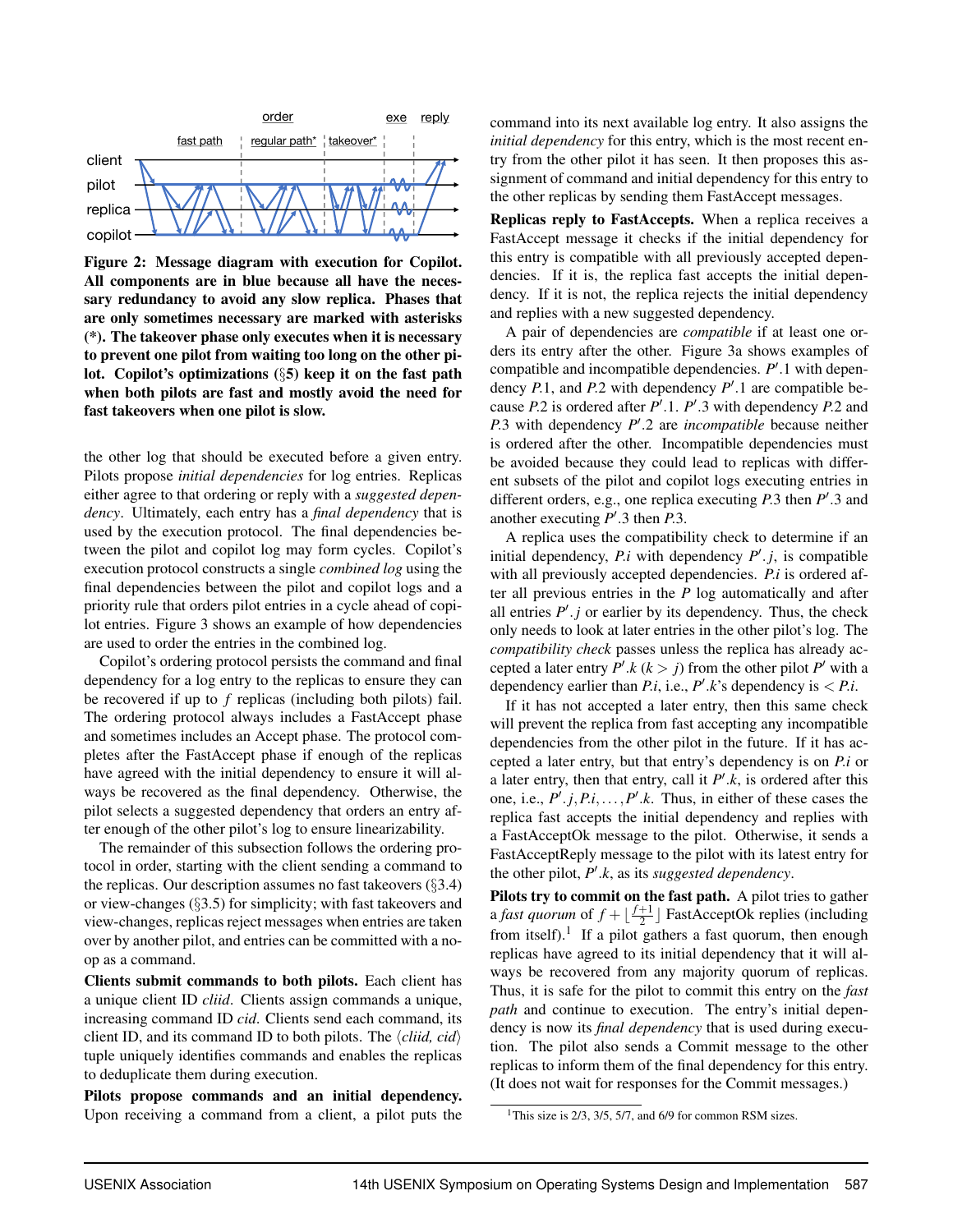<span id="page-6-0"></span>

| IP |  | XXII<br>3235<br>w |  | ⊔י | <b>SOF</b><br>100000 |  |   | <b>SOF</b><br>ж | SO.<br>XB | $\sim 10^{30}$ |
|----|--|-------------------|--|----|----------------------|--|---|-----------------|-----------|----------------|
|    |  |                   |  |    |                      |  | £ |                 |           |                |

(b) Combined log with duplicates.

| Ρ | l D | IP' | $IP$ 2 $IP$ 3 $IP'$ | 51<br>3 I P |
|---|-----|-----|---------------------|-------------|
|   |     |     |                     |             |

(c) Execution order from the combined log.

Figure 3: Dependencies are used to combine the pilot  $(P)$  and copilot  $(P')$  logs  $(a)$  into the combined log  $(b)$  that is deduplicated and then used for execution [\(c\)](#page-6-0). [\(a\)](#page-6-0) Solid black arrows indicate initial dependencies that became final dependencies because an entry was committed on the fast path. Dotted red arrows indicate initial dependencies rejected by the compatibility check because they could lead to different execution orders—e.g., *P*.3 or *P'*.3 could be executed seventh. Solid green arrows indicate final dependencies for entries whose initial dependency was rejected and thus committed on the regular path. Green arrows may contain cycles, which are consistently ordered by the execution protocol to derive a combined log. [\(b\)](#page-6-0) The combined log has duplicates of most commands, shown in gray. [\(c\)](#page-6-0) A command is only executed in its first position in the combined log.

A pilot might be unable to gather a fast quorum of Fast-AcceptOks for two reasons. First, it might receive Fast-AcceptReplys because replicas rejected the initial dependency as incompatible. Second, it might only receive as few as  $f+1$  replies instead of the necessary  $f + \lfloor \frac{f+1}{2} \rfloor$  $\frac{+1}{2}$  because up to *f* of the  $2f + 1$  replicas have failed. In either case, the pilot waits until it receives at least  $f + 1$  FastAcceptOks and Fast-AcceptReplys and then continues to the Accept phase.

#### Pilots persist the final dependency in the Accept phase. A pilot selects the final dependency based on the suggested dependencies in the responses to the FastAccept round. All FastAcceptOk messages (including the pilot's) suggest the initial dependency. The pilot sorts the suggested dependencies in ascending order and then selects the  $(f+1)$ -th as the *final dependency*. This dependency is high enough to capture the necessary ordering constraint on this entry: it must use the  $(f+1)$ -th dependency to ensure quorum intersection with any command that has already been committed and potentially executed by the other pilot, so that this entry is ordered after that entry as required by linearizability. It is no higher to avoid creating more cycles for the other pilot: any dependency beyond the  $(f+1)$ -th will have its own dependency on this entry because this entry arrived at a majority quorum first.

Then the pilot persists this final dependency by sending it in an Accept message to all the other replicas. The ordering determined by final dependencies in Accept messages can create cycles at replicas. These cycles are acceptable because replicas will learn about them and then execute the commands in the cycles in the same order using the execution protocol. Thus, the other replicas accept this final dependency and reply with AcceptOk messages. When the pilot receives  $f + 1$ AcceptOks (including from itself) it has committed the entry on the *regular path*. It then sends Commit messages to the other replicas and proceeds to execution.

## 3.3 Execution

Replicas execute commands in the combined log order. The combined log contains each client command twice. A replica only executes a command in its first position in the combined order. After executing a command, the pilot and copilot reply to the command's client. Figure [3](#page-6-0) shows an example of a combined log and its executed subset.

Copilot's total order of commands. The total order of commands in the combined log is determined by the partial order of each pilot's log, the dependencies between them, and a priority rule. There are three rules that define the total order. (1) The total order includes the partial order of each pilot's log, e.g., *P*.0 < *P*.1 < *P*.2 in Figure [3a.](#page-6-0) The dependencies between the logs sometimes create cycles. (2) When the dependencies are acyclic, the total order follows the dependency order, e.g.,  $P.1 < P'.0 < P'.1 < P.2$  in Figure [3a.](#page-6-0) (3) When the dependencies form a cycle, the total order is determined by the *priority* of the pilots: the pilot's entries are ordered before the copilot's, e.g.,  $P.4 < P.5 < P'.5$  in Figure [3a.](#page-6-0)

Executing in order. Replicas learn the final dependencies for each entry and thus use the same total order. A replica executes a command once its entry is committed and all preceding entries in the total order have been executed. The following rules determine when it is safe for a replica to execute a command in entry *P*.*i* with dependency  $P'$ .*j*: (0) *P.i* is committed, and (1) it has executed  $P(i-1)$ , and then one of the following two conditions holds: (2) it has executed  $P' \cdot j$ , or (3)  $P \cdot i$  and  $P' \cdot j$  are in a cycle and  $P$  is the pilot log. The rules 1–3 correspond to the rules that define the total order above.

Replicas can learn of committed entries out of order, e.g., a pilot can learn that their entries have committed before they learn of the commits for their dependencies. To ensure commands are executed in the total order, a replica must wait for the commit of all potentially preceding entries. For example, an entry in the pilot log *P*.*i* must wait for the commit of all entries  $\lt i$  in the pilot log, the commit of its dependency  $P' \cdot j$  in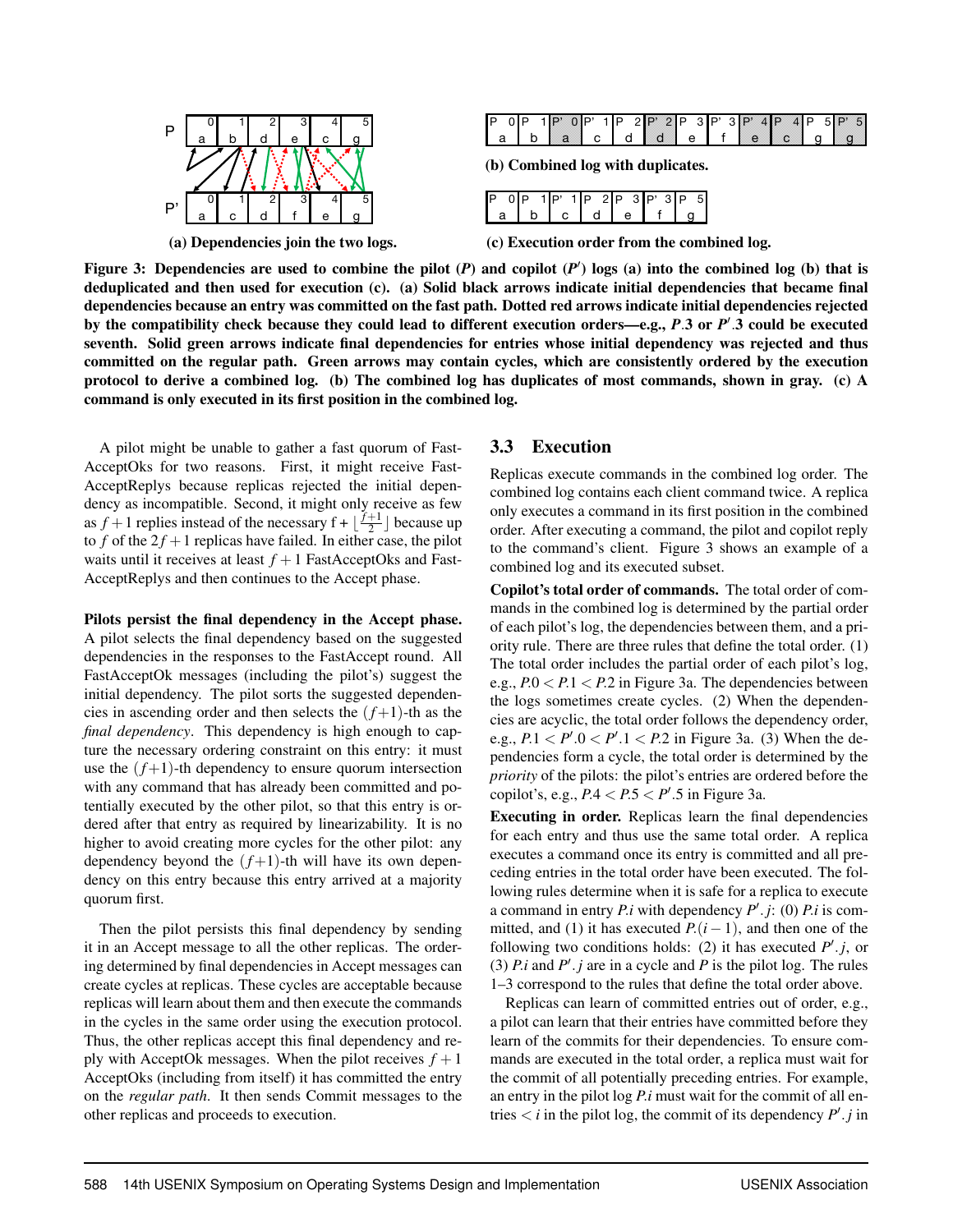the copilot log, and the commit of all entries  $\langle i \rangle$  in the copilot log. Copilot's fast takeover protocol ensures a fast pilot need not wait long (§[3.4\)](#page-7-0) before executing this entry.

<span id="page-7-1"></span>Deduplicating execution and replying. In the absence of failures, each command will be in the combined log twice. A replica executes each command only once in its first position. It tracks the commands from each client that have already been executed using the  $\langle child, cid \rangle$  tuple. The first time it sees a command, it executes it. If the replica is the current pilot or copilot, it replies to the client with any output. The second time it sees a command, it simply marks it as executed and moves on. A client thus receives a response from each pilot for each command; it ignores the second response.

#### <span id="page-7-0"></span>3.4 Fast Takeover

To execute commands in the total order determined by the ordering protocol, a pilot sometimes waits on commits from the other pilot. Waiting on the other pilot for a long time would not be slowdown tolerant. Copilot's fast takeover mechanism avoids a fast pilot waiting too long for a slow pilot by completing the necessary ordering work for that slow pilot.

All entries in the logs for both pilots have associated ballot numbers, and all messages include ballot numbers as in Paxos's proposal numbers [\[29\]](#page-16-8). These ballot numbers allow a fast pilot to safely takeover the work of a slow pilot using Paxos's two phases of prepare and accept. When a replica is elected as either pilot or copilot, that sets a ballot number for all entries in the corresponding log to be *b*. Replicas only (fast) accept entries if the included ballot number is  $\geq$  the ballot number set for that entry. When a pilot is not slow, its included ballot numbers are exactly those set for each entry, and the protocol proceeds as described above.

When a pilot is slow, the other pilot can safely takeover its work by setting higher ballot numbers on the relevant entries in the slow pilot's log. The fast pilot does this by sending Prepare messages with a higher ballot number *b*<sup>'</sup> for the entry to all replicas. If  $b'$  is higher than the set ballot number for that entry, the replicas reply with PrepareOk messages and update their prepared ballot number for that entry. The PrepareOk messages indicate the progress of an entry at a replica, which is one of: not-accepted, fast-accepted, accepted, or committed. The PrepareOk messages include the highest ballot number for which a replica has fast or regular accepted an entry, the command and dependency associated with that entry, and an id of the dependency's proposing pilot.

After sending the Prepare messages, the fast pilot waits for at least  $f + 1$  PrepareOks (including from itself). If any of the PrepareOk messages indicate an entry is committed, the pilot short-circuits waiting and commits that entry with the same command and dependency. Otherwise, the fast pilot uses the value picking procedure described below to select a command and dependency. It then sends Accept messages for that command and final dependency, waits for  $f + 1$  AcceptOk replies, and then continues the execution protocol.

Recovery value picking procedure. We use *value* to indicate the command and dependency for a log entry. The fast takeover mechanism and view-change mechanism use the recovery value picking procedure to correctly recover a command and dependency for any entry that could have been committed and thus executed. This ensures all replicas execute all commands in the same combined log order.

The recovery value picking procedure is complex and its full details appear in our accompanying technical report [\[41\]](#page-16-12). The procedure examines the set *S* of PrepareOk replies that include the highest seen ballot number. The first three cases are straightforward:

- 1. There are one or more replies  $r \in S$  with accepted as their progress. Then pick *r*'s command and dependency.
- 2. There are  $\leq \lfloor \frac{f+1}{2} \rfloor$  $\frac{+1}{2}$  replies *r*  $\in$  *S* with fast-accepted as their progress. Then pick no-op with an empty dependency.
- 3. There are  $\geq f$  replies  $r \in S$  with fast-accepted as their progress. Then pick *r*'s command and dependency.

In the first case, the value may have been committed with a lower ballot number in an Accept phase, so the same value must be used. In the second case, the value could not have been committed in either an Accept phase or a FastAccept phase, so it is safe to pick a no-op. In the third case, the value may have been committed with a lower ballot number in a FastAccept phase and it is safe to use the same value. It is safe because the *f* or more fast-accept replies plus the entry's original proposing pilot form a majority quorum of replicas that passed the compatibility check. In turn, this ensures that any incompatible entries from the other pilot's log will be ordered after this entry. Thus, it is safe to commit this entry with its initial dependency.

The remaining case is when there are in the range of  $\lceil \frac{f+1}{2} \rceil$  $\frac{+1}{2}$ , *f*) replies *r*  $\in$  *S* with fast-accepted as their progress. In this case, the value may have been committed with a lower ballot number in a FastAccept phase, or it might not have because an incompatible entry in the other pilot's log reached the replicas first. In the first subcase we must commit using the same value, and in the second subcase we must not. To distinguish between these subcases, the recovering replica examines the first possible incompatible entry in the other pilot's log. If that entry is not yet committed, the recovering replica recovers that entry by repeating the above procedure, which enables it to safely distinguish between the subcases.

Triggering a fast takeover. A pilot sets a takeover-timeout when it has a committed command but does not know the final dependencies of all potentially preceding entries, i.e., it has not seen a commit for this entry's final dependency. If the takeover-timeout fires, the pilot stops waiting and does the necessary ordering work itself. It starts the fast takeover of all entries in the slow pilot's log that potentially precede this entry. Our implementation does this in a parallel batch for all entries. Setting the takeover-timeout too low could result in spurious fast takeovers that could lead to dueling proposers. We avoid dueling proposers using the standard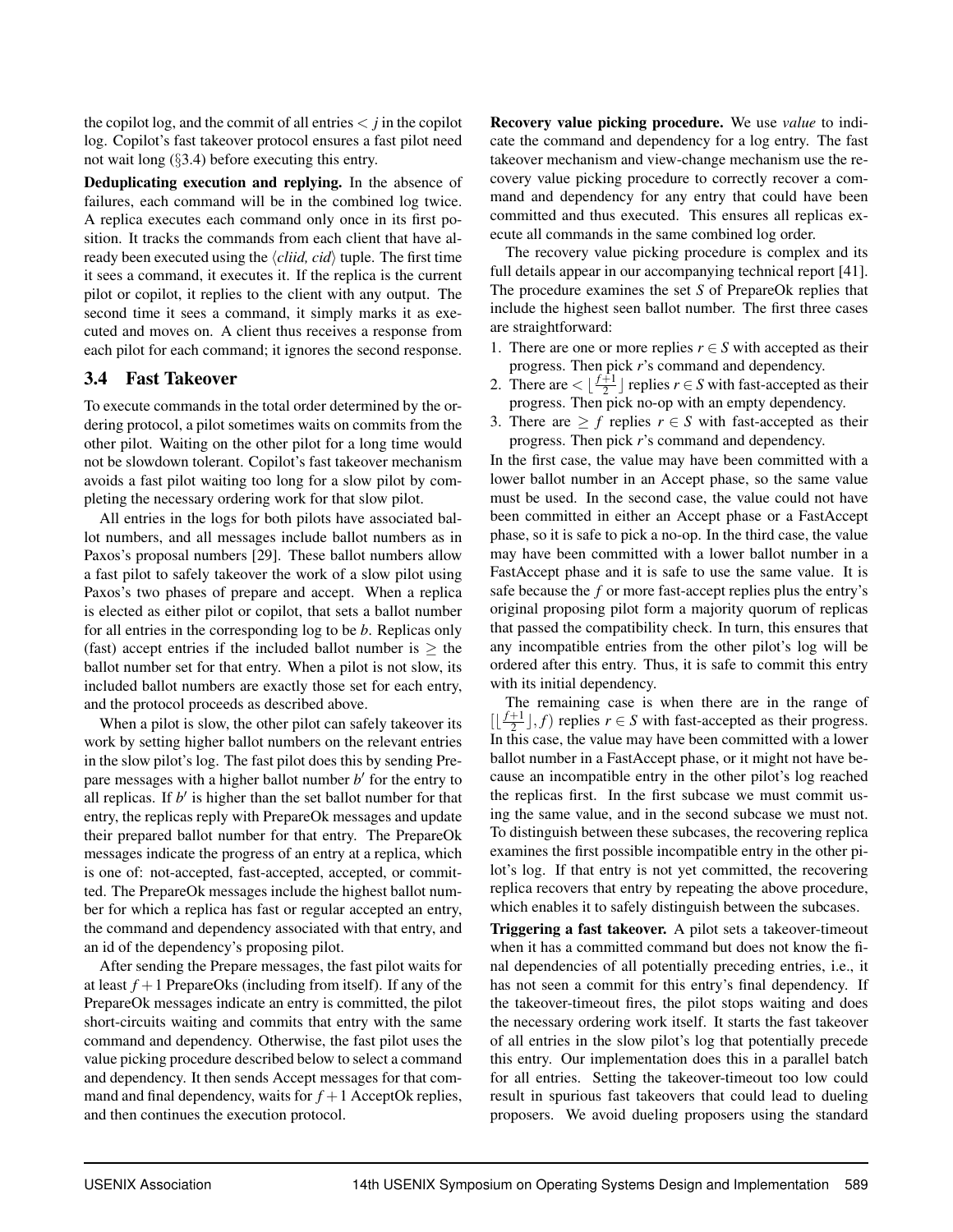technique of randomized exponential backoff. We avoid spurious fast takeovers by setting a medium takeover-timeout in our implementation (10 ms). This medium timeout is fine because null dependency elimination (§[5.2\)](#page-9-1) avoids needing to wait when a pilot is continually slow.

Fast takeovers have a superficial resemblance to leader elections because both are triggered by one replica timing out while waiting to hear from another replica. Leader elections are triggered when one replica does not hear *something* from another replica—e.g., a heartbeat or a new proposal. But a leader can still send something regularly and/or quickly while being slow in other ways (§[2.3\)](#page-4-1). Fast takeovers, on the other hand, are triggered when one pilot is waiting to execute a specific client command. This puts them on the processing path of every request. When combined with the proactive redundancy of having both pilots process each client command, this bounds the latency of client commands to that of the faster pilot. If one pilot is slow, the other will process any given command up until execution and then, if necessary, wait for the takeover-timeout before completing the specific ordering work of the other pilot needed to unblock execution.

## <span id="page-8-0"></span>3.5 Additional Design

The additional parts of Copilot's design not described in this section all are similar to normal RSM designs. At-most-once semantics for client requests are handled using  $\langle child, c\, \rangle$ tuples and caching the output associated with a command. Non-deterministic commands can be handled by having pilots make the commands deterministic by doing the nondeterministic work (e.g., selecting a random number) and including it as input to the command. There will be two different non-deterministic versions of the command in the combined total order, but deduplication will ensure only the first is executed. State used for deduplication is garbage collected once a command is encountered in the log a second time.

Pilot and copilot election uses *view-changes*, analogous to Multi-Paxos's leader election [\[37\]](#page-16-7), on the pilot and copilot logs, respectively. The view-change process has a newly elected pilot or copilot use the recovery value picking procedure described above while committing all unresolved entries in the log. The two separate logs of the pilots allow Copilot to elect a new pilot to replace a failed one while the other pilot continues to order and commit commands in its own log. While this is happening, the active pilot will acquire no new dependencies. Thus, the active pilot will be able to commit on the fast path and execute commands without waiting on any entries in the other log while a new pilot is elected.

## 3.6 Why Copilot is 1-Slowdown-Tolerant

Copilot achieves 1-slowdown tolerance by ensuring a client command is never blocked on a single path. That is, there are always two disjoint paths in the processing of a command, from when it is received by the RSM to when a response is sent to the client, and one of the paths must be fast.

When both pilots are fast, 1-slowdown tolerance is trivially achieved even if up to  $f$  (non-pilot) replicas are slow or failed. This is because the regular path only requires a majority of replicas, allowing both pilots' entries (and their dependencies) to commit and execute. If one of the pilots becomes slow or fails, then the other (fast) pilot can still commit its entries, but some of these entries might depend on uncommitted entries in the slow pilot's log. In this case, the fast pilot does a fast takeover of these entries and commits them. Thus, the fast pilot is able to continue executing its own entries. Shortly after a slowdown, the fast pilot stops acquiring dependencies on uncommitted entries (or acquires only null dependencies (§[5.2\)](#page-9-1)), eliminating the need for any fast takeovers. Thus, the performance of the RSM reduces to that of the faster pilot, satisfying 1-slowdown-tolerance.

# 4 Correctness

We prove that Copilot replication is both safe, i.e., it provides linearizability [\(4.1\)](#page-8-1), and live, i.e., all client commands eventually complete [\(4.2\)](#page-9-2). Our technical report [\[41\]](#page-16-12) contains the full proofs; we summarize the intuition for each proof below.

## <span id="page-8-1"></span>4.1 Safety

To prove linearizability, we must show that client commands are (1) executed in some total order, and (2) this order is consistent with the real-time ordering of client operations, i.e., if command *a* completes in real-time before command *b* begins, then *a* must be ordered before *b*.

Let  $P$  and  $P'$  represent the two pilots. To prove the realtime ordering property, consider a command *a* that completes before a command *b* begins. Since *a* completes, it must be committed in at least one pilot's log; suppose w.l.o.g. it commits in *P*'s log at entry *P*.*i*. Within *P*'s log, *a* is trivially ordered before *b*, because *b* is issued only after *a* has been committed. In  $P'$ 's log,  $a$  and  $b$  may commit in either order, but the key observation is that *b*'s entry, call it  $P' \cdot j$ , cannot have a dependency that precedes *P*.*i*, because this would be deemed incompatible during the FastAccept phase (cf. §[3.2\)](#page-4-2). Since  $P'$ .*j*'s dependency is  $\geq P$ .*i* and *P*.*i*'s dependency is  $\lt P'$ .*j*, there are no cycles between *P.i* and  $P' \cdot j$ . Thus, *P.i* is executed before  $P' \cdot j$ , which implies that *a* is executed before *b*.

To prove the total ordering property, we first prove the following invariant: if two log entries  $P$ .*i* and  $P'$ .*j* commit at different pilots, either *P*.*i* has a dependency  $\geq P' \cdot j$  or *P'*  $\cdot j$  has a dependency  $\geq P.i$ . This ensures that a dependency path exists from one entry to the other, preventing them from being ordered differently at different replicas. We then show that each entry in a pilot's log commits with the same commands and dependency across all replicas, even in the presence of failures (including failures of both pilots). This relies on the recovery value picking procedure from §[3.4.](#page-7-0) When an entry commits on either the fast path or regular path, it is persisted to at least a majority of replicas. During a fast takeover or view change—which occur when one or both pilots are slow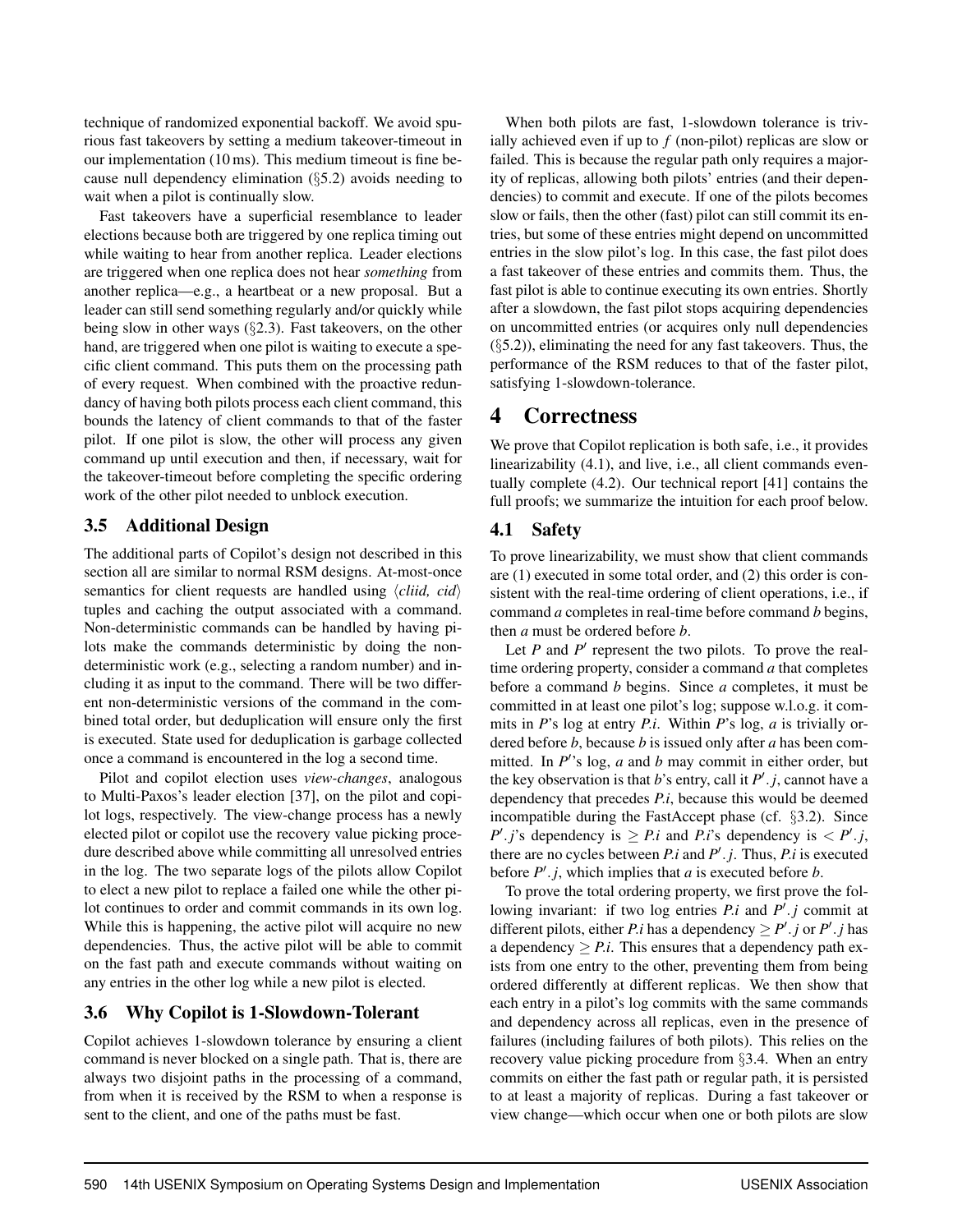(or failed)—the prepare phase will see the entry due to majority quorum intersection, and will reuse it when committing. If the replies from the prepare phase do not show a committed entry, then we must look at them more carefully. If any reply shows the entry is accepted, or if  $\geq f$  replies show it is fastaccepted, then we commit the entry with its accepted dependency because it might have committed. If  $\lt \lfloor \frac{\hat{f}+1}{2} \rfloor$  $\frac{+1}{2}$  replies show it is fast-accepted, then we can safely commit a no-op because the entry did not have enough fast accepts to commit. The final case occurs when the number of replies that show fast-accepted is in the range  $\left[\frac{f+1}{2}\right]$  $\frac{+1}{2}$ , *f*). In this case, the entry may or may not have committed, depending on whether there was an incompatible entry in the other pilot's log. The recovery value picking procedure resolves this by examining and, if needed, recovering the first possible incompatible entry in the other pilot's log. Note that this procedure does not rely on replies from either pilot, and instead reasons about any  $f + 1$ possible replies received during the prepare phase.

Since each pilot's log is consistent across a majority of the replicas, the entries and their dependencies are also consistent, so the commands are executed in the same total order.

#### <span id="page-9-2"></span>4.2 Liveness

To prove liveness, we must show that a command issued by a client eventually receives a response. Due to FLP [\[18\]](#page-15-19), we assume the system is eventually partially-synchronous [\[16\]](#page-15-20) and that all messages are eventually delivered.

Our proof uses a double induction. Assume a replica has executed all entries in  $P$ 's log up to  $P$ .*i* and all entries in  $P$ ''s log up to  $P'$ .k. We show that the replica eventually executes either  $P((i + 1)$  or  $P'((k + 1))$ , or a fast takeover occurs, or a view change occurs. Consider the failure-free case first.

If the dependency of  $P(i+1)$  is null or points to an entry  $P'$ . *j*  $\leq P'$ . *k*, then *P*. (*i* + 1) can be executed immediately. If  $P'.j > P'.k$  (i.e., *P'.j* has not been executed), then Copilot checks if a cycle exists between  $P(i+1)$  and  $P' \cdot j$ . If no cycle exists, then execution switches to the next entry in  $P'$ 's log,  $P'(k+1)$ .  $P'(k+1)$  can be executed because its dependency must precede  $P_i$  (otherwise there would have been a cycle), which by our inductive assumption has been executed.

If there is a cycle and *P* has higher priority, Copilot breaks the cycle in favor of *P* and executes  $P(i+1)$ . If  $P'$  has higher priority, execution switches to P''s log. Entry  $P'(k+1)$  can execute immediately if its dependency is  $\leq P_i$  (by our inductive assumption), or after Copilot breaks the cycle in favor of *P*<sup> $\prime$ </sup>. In all cases, either *P*.( $i+1$ ) or *P*<sup> $\prime$ </sup>.( $k+1$ ) is executed.

Now consider the case of failures. If only non-pilots fail, this reduces to the failure-free case. If  $P'$  is slow/failed, then  $P(i+1)$  may not be able to execute because its dependency  $P'$ . *j* may not have committed. In this case, *P* eventually does a fast takeover of P'.j's entry. If both pilots are slow/failed, then neither  $P((i+1)$  nor  $P'((k+1)$  may be able to execute. In this case, a replica eventually initiates a view change to elect new pilots. Fast takeovers and view changes cannot repeat indefinitely by the same argument that basic Paxos and Multi-Paxos use to ensure progress, by relying on partial synchrony.

# <span id="page-9-0"></span>5 Optimizations

This section covers ping-pong batching and null dependency elimination, which improve Copilot's performance. Pingpong batching coordinates the pilots so they propose compatible orderings when both are fast. Null dependency elimination allows a fast pilot to safely avoid waiting on commits from a slow pilot. Copilot includes both optimizations.

## 5.1 Ping-Pong Batching

Ping-pong batching coordinates the pilots so they propose compatible orderings to the replicas. The replicas fast accept these compatible orderings and thus the pilots commit on the fast path. With ping-pong batching, each pilot accumulates a batch of client commands. It assigns each command to its next available entry, so each batch is a growing assignment of client commands to consecutive entries. A pilot closes a batch and tries to FastAccept the batch when either it receives a FastAccept message from the other pilot or its ping-pongwait timeout fires.

When both pilots are fast, they will close batches when they receive a FastAccept from the other pilot. This causes FastAccepts to ping-pong back and forth between the two pilots. The pilot closes its first batch and sends out its Fast-Accepts. When the copilot receives that FastAccept, it closes its first batch and sends out its FastAccepts. When the pilot receives that FastAccept, it closes its second batch, and so on.

This ping-ponging ensures that the pilots agree on the ordering of their entries. Before a pilot sends out a batch it hears about the latest batch from the copilot; and the copilot will not send out another batch until it hears about this batch from the pilot. Because the pilots agree on the ordering of their entries, the replicas can always fast accept their proposed orderings. If the replicas receive the proposed orderings in the same order that the pilots ping-pong propose them, then they agree to this ordering. Even when replicas receive the proposed ordering in a different order, they can still accept them because the dependencies will be compatible.

If one pilot is slow, the other will close its batches when the ping-pong-wait timeout fires. This timeout helps provide slowdown tolerance: even if one pilot is slow, the other need not wait on it for long.

## <span id="page-9-1"></span>5.2 Null Dependency Elimination

Null dependency elimination allows a fast pilot to avoid waiting on commits from a slow pilot. It looks inside a dependency to see the command it contains. If the contained command has already been executed, then execution deduplication (§[3.3\)](#page-7-1) will avoid executing it. We call these *null dependencies* because their execution will have no effect.

Sometimes a pilot must wait on the commit of the other pilot's earlier entries because it needs to know the finalized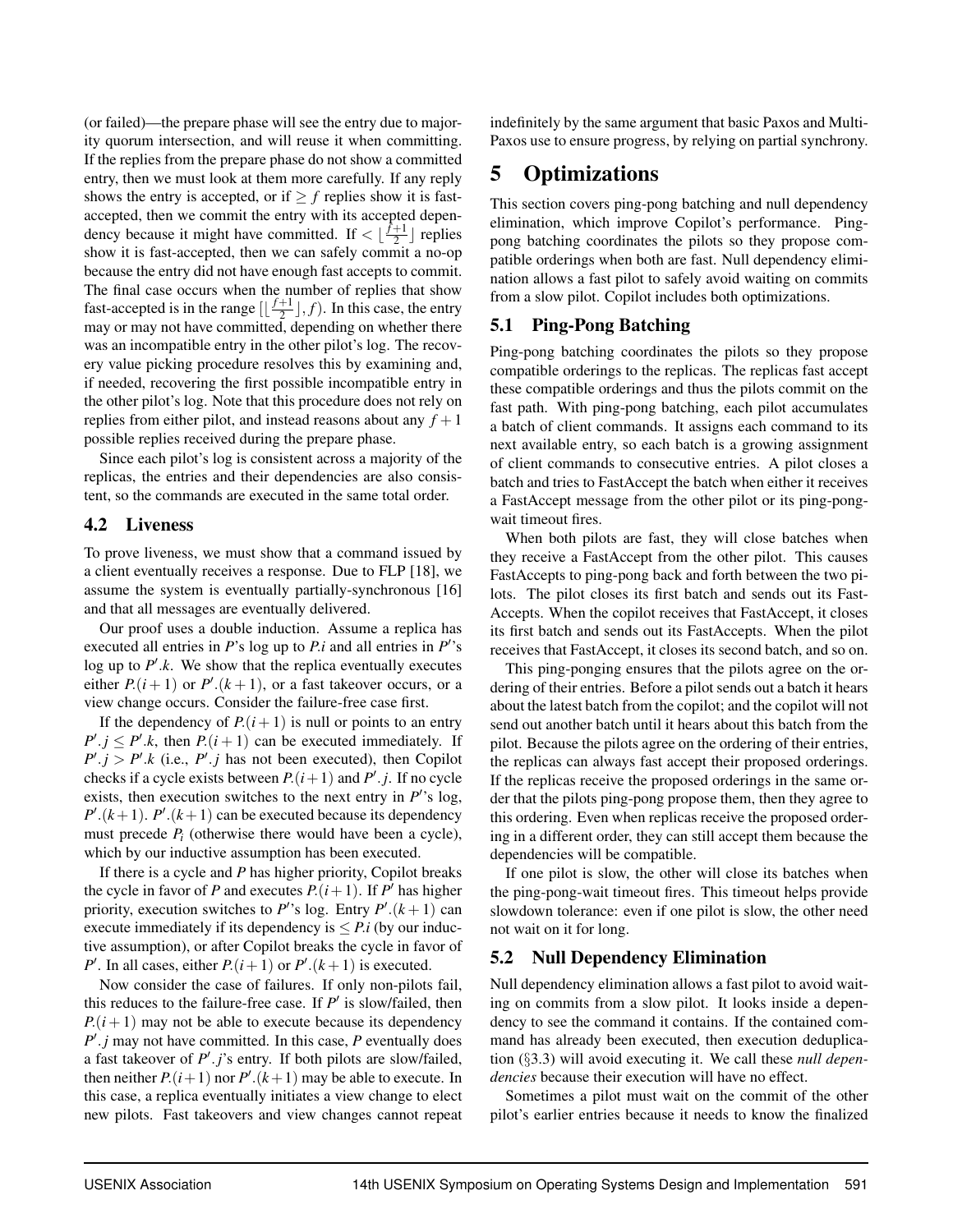dependency of that entry to know the agreed-upon total order. This is unnecessary for null dependencies because they are not executed. Thus, their final ordering information is irrelevant: a pilot need not determine when to execute them because it will not execute them. Instead, the pilot marks the null dependency as executed and continues.

When there is a continually slow pilot, null dependency elimination allows the fast pilot to avoid fast takeovers. A continually slow pilot will propose entries with a given command *c* after the fast pilot has already proposed an entry with that command *c*. Thus, the continually slow pilot's entries will be null dependencies for the fast pilot that can be safely skipped. This allows the fast pilot to never wait on commits from the slow pilot and thus avoids needing to fast takeover its entries. Fast takeovers are still necessary, however, for the cases when a pilot becomes slow *after* it proposes its ordering. Thus, when a pilot becomes slow, the other pilot does a fast takeover of the slow pilot's ongoing entries to provide 1-slowdown-tolerance. Thereafter, the fast pilot uses null dependency elimination to provide 1-slowdown-tolerance.

## 6 Evaluation

Copilot provides 1-slowdown-tolerant RSMs by using two pilots to provide redundancy at every stage of processing a command. Our evaluation demonstrates the benefit and quantifies the overhead of our approach. Specifically, it asks:

- §[6.3](#page-11-0) Can Copilot tolerate transient slowdowns?
- §[6.4](#page-12-0) Can Copilot tolerate slowdowns of varying severity?
- §[6.5](#page-12-1) Can it tolerate slowdowns of varying manifestations?
- §[6.6](#page-13-0) How does the throughput and latency of Copilot compare to existing consensus protocols?

Summary. We find that Copilot tolerates *any* one replica slowdown regardless of the type of slowdown, the role of the slow replica, or how slow the slow replica becomes. Copilot's latency under slowdown scenarios is comparable to its normal case latency when no replicas are slow. Copilot tolerates slowdowns better than Multi-Paxos, EPaxos, and Multi-Paxos with fast view changes. All commands in Multi-Paxos see high latencies when the leader is slow. EPaxos incurs a partial slowdown when any of the replicas is slow, and a slow replica can slow down other normal replicas under high conflict rates. Multi-Paxos with fast view changes tolerates the slowdowns that its low timeout detects, but it does not tolerate slowdowns that go undetected. Copilot achieves slowdown tolerance through redundancy. Althought this incurs more messages and processing, we find that Copilot's throughput and latency are competitive with Multi-Paxos and EPaxos.

#### 6.1 Implementation and Baseline

We implemented Copilot in Go using the framework of EPaxos [\[40\]](#page-16-6) to enable a fair comparison with the baselines. We use the framework's implementations of *EPaxos* and *Multi-Paxos*. The Multi-Paxos implementation is representative of well optimized Multi-Paxos [\[11,](#page-15-21) [26,](#page-15-16) [37\]](#page-16-7). Clients send commands directly to the leader, the leader gets those commands accepted in a single round of messages to the replicas, it executes the commands in log order, and then it replies to the clients. Replicas execute commands in log order but do not reply to the client. Any performance improvement we made to Copilot's implementation we also applied to EPaxos and Multi-Paxos to ensure the comparison remains fair.

EPaxos and Multi-Paxos can use the *thrifty* optimization to send and receive messages only to the required number of other replicas. The thrifty optimization improves performance by decreasing load on all replicas in EPaxos and the leader in Multi-Paxos. It also harms slowdown-tolerance by eliminating redundancy from the ordering in these systems. Our latency slowdown experiments do not use the thrifty option for Multi-Paxos and EPaxos to show them in their best possible setting. Our throughput and latency experiments without slowdowns compare to the baselines with and without the thrifty optimization.

The EPaxos and Multi-Paxos baselines send pings every 3 s to make sure each replica has not failed. An alternative that would make them more slowdown tolerant, though less stable and unable to use some optimizations, is to use a very short view-change timeout. *Fast-View-Change* is a baseline we use to represent this alternative. Our implementation builds on the view-change implementation for Multi-Paxos in the EPaxos framework. It differs from a faithful implementation in two ways that decrease the time to complete a view change. Thus, its performance is an upper bound on that of a more faithful implementation. The first difference is that view-changes are triggered by a master process that never fails or becomes slow. The master receives heartbeats from the current leader every 1 ms and triggers a view-change as soon as 10 ms have elapsed with no heartbeats. (This timeout matches the fast-takeover timeout for Copilot.) The second difference is that a view-change immediately identifies the next leader instead of running an election, making the view-change process similar to that for viewstamped replication [\[34,](#page-16-13) [42\]](#page-16-14). If a client has not received a response to its command after 10 ms, it contacts the master to learn the current leader and resubmits its command to that leader.

## 6.2 Experimental Setup

Experiments were run on the Emulab testbed [\[49\]](#page-16-15), where we have exclusive bare-metal access to 21 machines. Each machine has one 2.4GHz 64-bit 8-Core processor, 64GB RAM, and is networked with 1Gbps Ethernet. These machines are located in the same datacenter with an average network round-trip time of about 0.1ms. Thus, our evaluation of Copilot is focused on a datacenter setting with small latencies between replicas. Evaluation and optimization of Copilot for a geo-replicated setting is an interesting avenue of future work.

Configuration and workloads. We use 5 machines to create an RSM with 5 replicas that can tolerate at most 2 failures.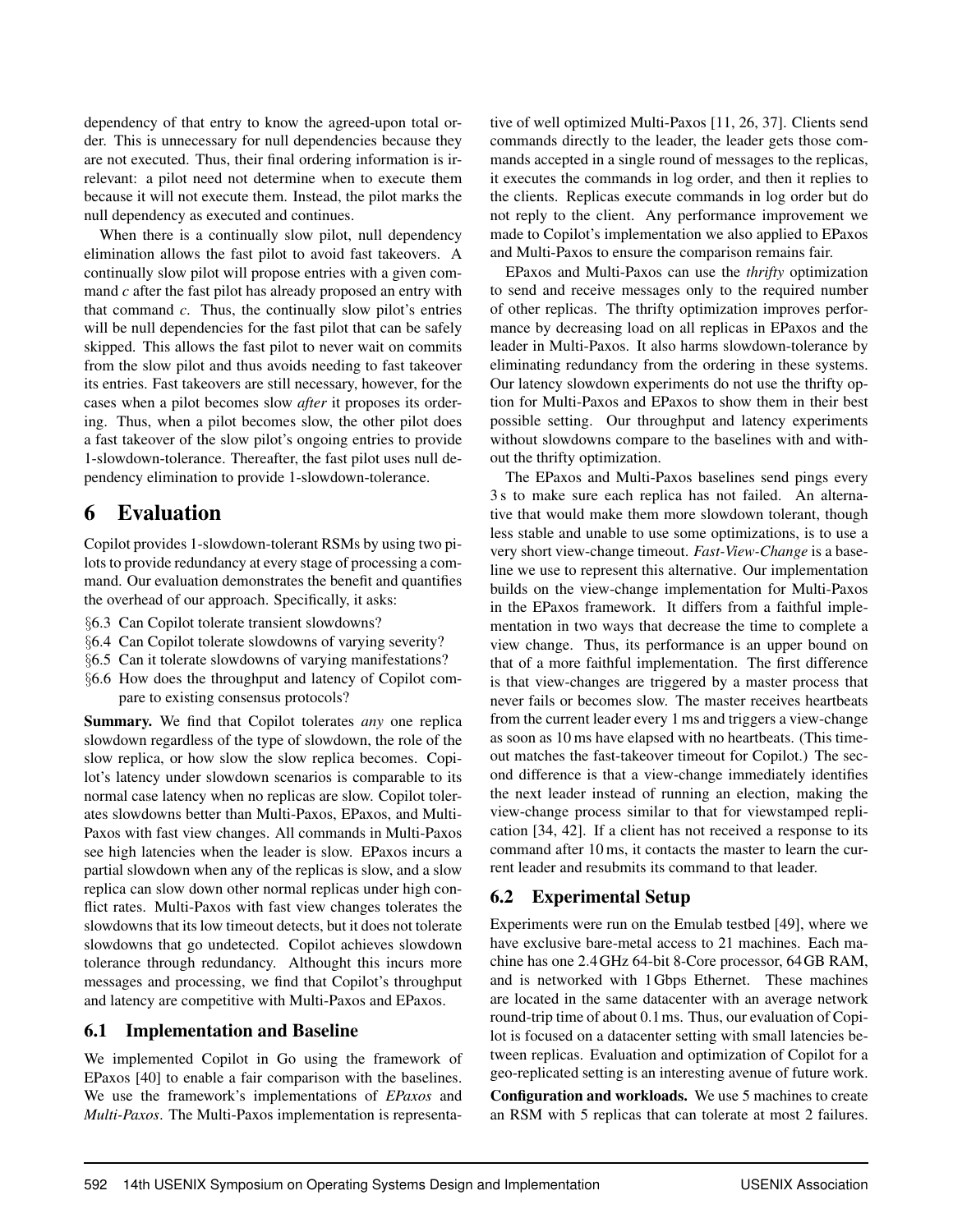<span id="page-11-1"></span>

Figure 4: Client command latency for Copilot, Multi-Paxos, Fast-View-Change, and EPaxos with transient slowdowns. Transient slowdowns are injected every second starting at time 2 seconds. The severity and duration of the slowdowns in order are 0.5 ms, 1 ms, 2 ms, 5 ms, 10 ms, 20 ms, 40 ms, and 80 ms. Multi-Paxos and EPaxos have spikes in latency proportional to the slowdowns. Fast-View-Change tolerates the slowdowns using view changes to limit the maximum latency. Copilot tolerates the transient slowdowns because fast takeovers limit maximum latency.

We use 5-replica RSMs since they are a common setup for fault-tolerant services inside a datacenter [\[8\]](#page-15-17). Clients run on separate machines in the same facility. We use a simple workload with 8 byte commands that overwrite 4 bytes of data.

We run each experiment for 3 minutes and exclude the first and the last 30 seconds of each run to avoid experimental artifacts. To determine how to fairly configure our latency experiments, we probed the operation of each system under increasing load. For each system, we choose the number of closed-loop clients where the system operates at 50% of its peak load. This reduces the effect of queuing delays.

We enable batching for EPaxos and Multi-Paxos with a batching interval of 0.1ms, which is similar to the effective length of Copilot's ping-pong batches. This choice of batching interval ensures all systems have similar median latency at low and moderate load. Copilot uses a ping-pong-wait timeout of 1ms and a fast-takeover timeout of 10ms.

For Multi-Paxos, clients send commands to the leader. For Copilot, clients send commands to both pilots. For EPaxos, each client has a designated replica it sends commands to.

EPaxos includes an interface that allows service builders to provide specialized logic in their implementation that identifies when two commands conflict. This allows EPaxos to avoid needing to determine an order between non-conflicting commands. We compare to EPaxos with 0%, 25%, and 100% conflicts. The 0% case is EPaxos's best case. The 100% case is EPaxos's worst case and also represents its performance when used as a generic RSM without its specialized interface. The 25% case is a middle ground.

Severity and duration. Slowdowns vary in their severity and their duration. The *severity* of a slowdown indicates its magnitude, e.g., a replica taking an extra 10 ms or an extra 80 ms to send responses. The *duration* of a slowdown indicates how long the slowdown lasts, e.g., 1 second or 10 minutes. For example, a replica could take an extra 10 ms to respond to every message it receives during a 1-second duration. We present experiments that evaluate tolerance of slowdowns of varying severity, duration, and manifestation.

#### <span id="page-11-0"></span>6.3 Transient Slowdowns

Figure [4](#page-11-1) shows the latency of client commands for Copilot, Multi-Paxos, and EPaxos as transient slowdowns of increasing severity are injected. Transient slowdowns are injected every second starting at time 2 seconds. The injected slowdowns are pauses of increasing length, i.e., the severity and duration of the slowdown are both equal to the pause length. The pause lengths are  $0.5$  ms,  $1$  ms,  $2$  ms,  $5$  ms,  $10$  ms,  $20$  ms, 40 ms, and 80 ms. The pauses are injected by stopping all processing for the specified length inside the go processes. The slowdowns are injected on a pilot for Copilot, on the leader for Multi-Paxos, and on a replica for EPaxos.

*Multi-Paxos and EPaxos slow down.* Multi-Paxos and EPaxos each have latency spikes that increase proportionally with the length of the injected pause. For instance, for pauses of 40 ms, Multi-Paxos and EPaxos have commands with 40.1 ms and 41.5 ms respectively.

*Fast-View-Change tolerates transient slowdowns.* Fast-View-Change limits the maximum latency by detecting the pause and switching to a new leader. Maximum latency is controlled by the client timeout and view-change timeout. We see a maximum latency around their sum of 20 ms when a client needs to retransmit its command twice because the view-change had not completed after its first timeout. For instance, Fast-View-Change has commands with 25 ms latency for a 40 ms pause.

*Copilot tolerates transient slowdowns.* The latency for Copilot remains low and close to its latency when there are no slowdowns. For very small pauses, e.g., 0.5 ms, Copilot simply waits out the pause. This does not mask the slowdown and does show up in client command latency, but its magnitude is small enough that latency remains similar. For longer pauses, Copilot's fast-takeover timeout of 10 ms fires and the fast pilot completes the ordering work of the slow pilot. This keeps latency low and close to the timeout value. For instance, the maximum command latency is 12.6 ms for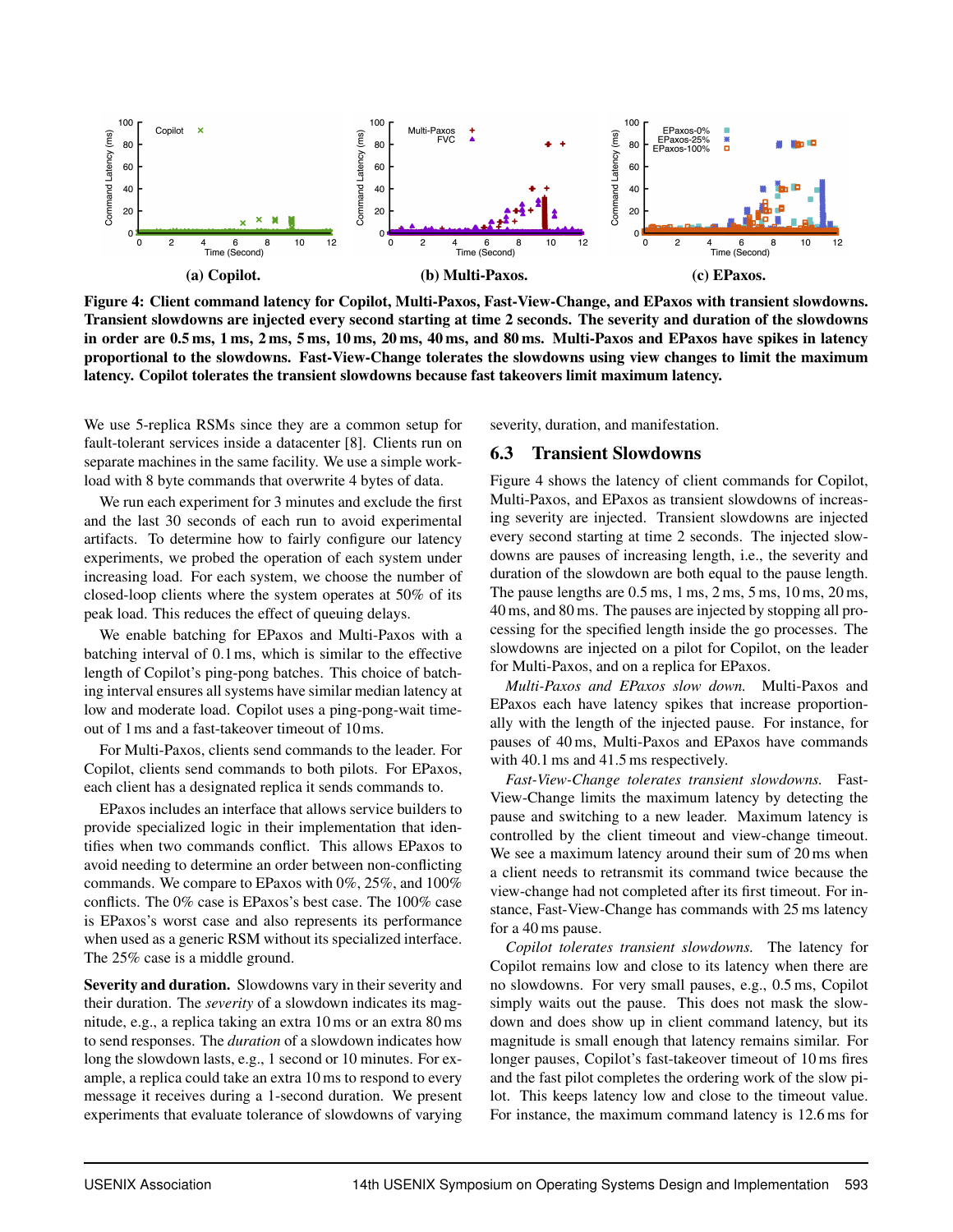<span id="page-12-2"></span>

Figure 5: CDF of command latency for Copilot, Multi-Paxos, and EPaxos in the normal case (0) and with slowdowns of varying severity in ms. Slowdowns are injected for the duration of the experiment. Multi-Paxos and EPaxos have latency that increases proportionally with the severity of the slowdown. Copilot's latency stays low during the slowdowns because the fast pilot completes all stages of processing commands. In addition, null dependency elimination avoids having the fast pilot either wait on or fast takeover the ordering work of the slow pilot during the duration of a slowdown.

a 40 ms pause. The maximum latency during the onset of a slowdown is thus controlled by the fast-takeover timeout value. Latency as a slowdown continues, however, is even lower as our next experiment shows.

#### <span id="page-12-0"></span>6.4 Slowdowns of Varying Severity

Figure [5](#page-12-2) shows a CDF of latency for Copilot, Multi-Paxos, and EPaxos in the normal case (0 slowdown) and with slowdowns of varying severity that last for the duration of the experiment. A slowdown of the given severity is injected on one of the pilots for Copilot, the leader for Multi-Paxos, and a replica for EPaxos. The duration of these slowdowns is the length of the experiment (they last longer than the slowdowns evaluated in the previous subsection). The slowdowns are injected using Linux's traffic control (tc) to add delay corresponding to the severity on the slow replica. The severity ranges from 0.5 ms to 40 ms.

*Multi-Paxos and EPaxos slow down.* Figure [5b](#page-12-2) shows the CDF of latency for Multi-Paxos. The latency of client commands in Multi-Paxos is proportional to  $2\times$  the severity of the slowdown. The slowdown affects latency twice because the leader appears twice on the path for client commands: the message path is client-to-leader-to-replicas-to-leader-toclient. Fast-View-Change has similar results to Multi-Paxos when the severity of the slowdown is less than the viewchange timeout and it avoids the slowdown using a viewchange when the severity is greater than the timeout.

Figure [5c](#page-12-2) shows the CDF of latency for EPaxos with 25% conflicts. Normal case latency is higher than Multi-Paxos because EPaxos processes batches together, and if one command in a batch acquires a dependency then the entire batch goes to the slow path and does a dependency wait. With 25% conflicts, almost all batches have at least one command with a dependency and thus almost all have higher latency than Multi-Paxos. Slowdowns have two effects for EPaxos that result in two step functions in latency. First, the upper percentiles show a slowdown proportional to  $2\times$  the severity of the slowdown. This is due to the increased latency for commands whose designated replica is the slow replica. Second, the middle percentiles show a slowdown proportional to  $1\times$ the severity of the slowdown. This is due to the increased latency for commands that are ordered by a fast replica but that acquire a dependency on a command ordered by the slow replica. These commands wait on commits from the slow replica (§[2.3\)](#page-3-1). The CDF of latency for EPaxos with 0% conflicts (not shown) shows only the first effect. The CDF of latency for EPaxos with 100% conflicts (not shown) shows both effects with the latency of nearly all commands affected.

*Copilot tolerates slowdowns of varying severity.* Figure [5a](#page-12-2) show the CDF of latency for Copilot. Normal case latency is similar to Multi-Paxos. Copilot's latency under these slowdowns is related to its ping-pong-wait timeout of 1 ms. The fast pilot forms batches when either it hears from the slow pilot or its ping-pong-wait timeout fires. The fast pilot orders client commands in earlier batches than the slow pilot. Thus, null dependency elimination enables the fast pilot to avoid waiting on the slow pilot or having to fast takeover its work. The larger batches result in an increase in the latency for Copilot compared to its normal case, but this increase is small and overall performance is similar. Even in the worst case during a slowdown, median, 90th, and 99th percentile latencies are within 0.6 ms, 2 ms, and 4 ms of their values when there is no slowdown, respectively. Thus, we conclude that Copilot's implementation is resilient to slowdowns.

#### <span id="page-12-1"></span>6.5 Slowdowns of Varying Manifestations

Figure [6](#page-13-1) compares latency CDFs for Copilot and Fast-View-Change for three slowdowns with varying manifestations. The slowdowns are injected on the leader for Fast-View-Change and one of the pilots for Copilot.

Figure [6a](#page-13-1) considers a slowdown manifested by a slowed processing path for client commands with a fast processing path for messages from replicas. This experiment uses tc to inject 40 ms of delay. Fast-View-Change slows down in this case with 40 ms higher latency than usual because the client command processing path on the leader is slow.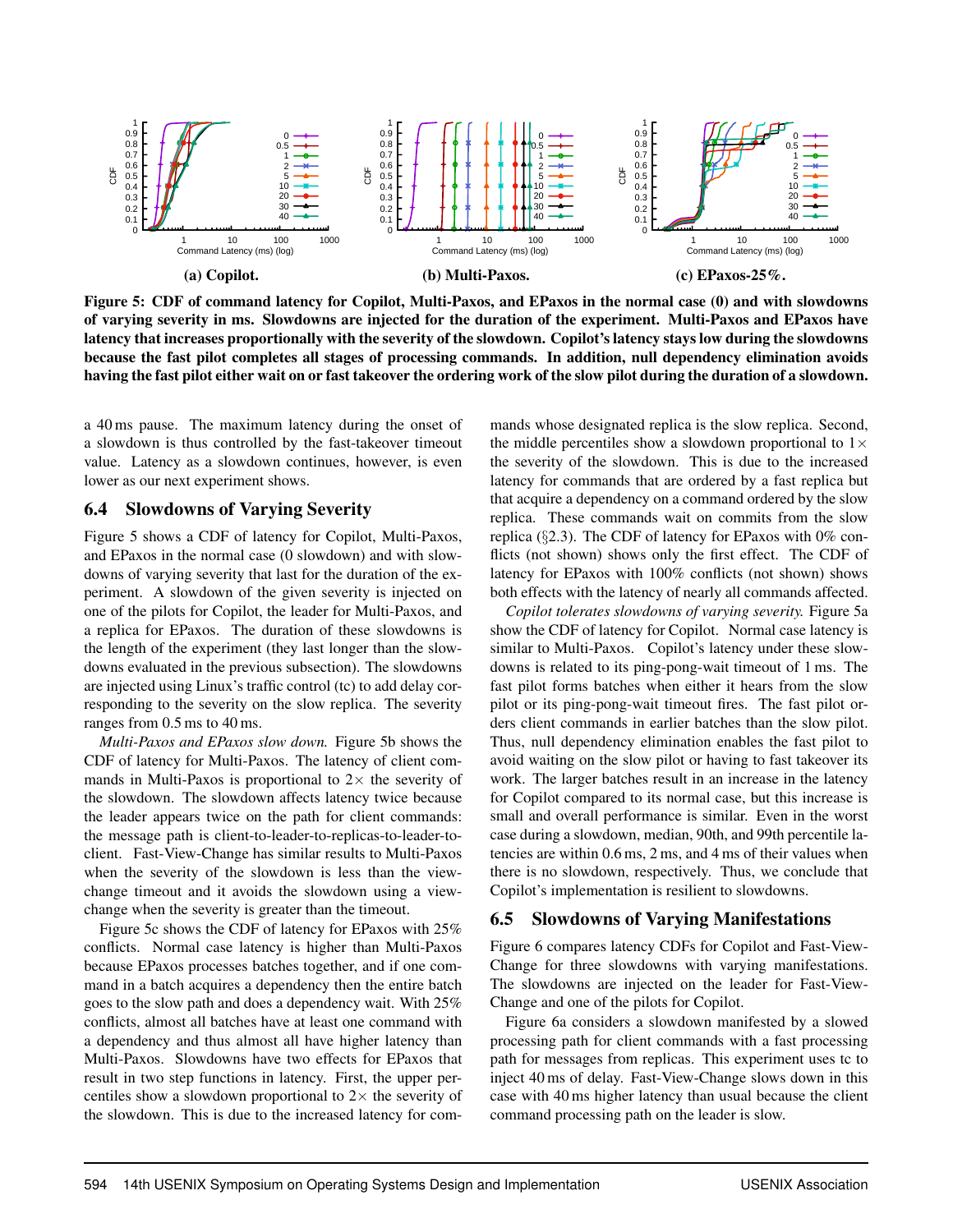<span id="page-13-1"></span>

Figure 6: CDF of client command latency for Copilot and Fast-View-Change with slowdowns of varying manifestations. Fast-View-Change's view changes are not triggered in these cases and latency spikes. Copilot's proactive redundancy tolerates these slowdowns and delivers latency similar to the normal case.

<span id="page-13-2"></span>

Figure 7: Throughput and latency without the thrifty optimization of the systems when there are no slow replicas.

Figure [6b](#page-13-1) shows a CDF of latency when the leader is slow but still quickly replies to heartbeats. This experiment injects 40 ms of delay to non-heartbeat processing directly in the Go process. Fast-View-Change slows down in this case with 80 ms higher latency than usual because the slow leader appears twice on the processing path for client commands.

Figure [6c](#page-13-1) shows a CDF of latency when the leader becomes gradually slower over time. The leader's processing of all messages (including heartbeats) is delayed by *X* ms, where *X* starts at 5 ms and increases by 1 ms every 1 second. This delay is directly injected in the Go process. Fast-View-Change slows down in this case with a CDF of latency that mirrors the increasing slowness of its leader.

In each of these slowdowns Fast-View-Change's low view change timeout is not triggered because the replicas are still regularly receiving messages from the leader. Multi-Paxos and EPaxos's view changes similarly would not be triggered. In contrast, Copilot's proactive redundancy tolerates these slowdowns and delivers latency similar to the normal case.

#### <span id="page-13-0"></span>6.6 Performance Without Slow Replicas

Figure [7](#page-13-2) shows the throughput and latency of the systems without the thrifty optimization as we increase load. We find that Copilot's throughput is about 8% lower than Multi-Paxos's. Copilot's latency at low/moderate load is similar to Multi-Paxos's; at high load its latency is higher but still low.

EPaxos's best case of 0% conflicts achieves the same peak

<span id="page-13-3"></span>

Figure 8: Throughput and latency with the thrifty optimization of the systems when there are no slow replicas.

throughput as Multi-Paxos with slightly higher latency. Under moderate and high conflict rates, EPaxos incurs another round-trip to commit on the slow path more often, and hence has higher latency and lower throughput. EPaxos processes an entire batch on the slow path if any command in the batch has a conflict. With 25% conflicts, almost all batches have at least one command with a conflict and thus almost all are processed on the slow path, resulting in similar performance to 100% conflicts. In contrast, Copilot and Multi-Paxos are not affected because they both totally order all commands.

Figure [8](#page-13-3) shows the throughput and latency of all systems with the thrifty optimization as we increase load. Copilot does not use the thrifty optimization because its elimination of redundancy is not slowdown tolerant. Thus, Copilot's performance is the same. Multi-Paxos and EPaxos both see their maximum throughput increase. This makes EPaxos's best case (0% conflicts) provide clearly the highest throughput. With conflicts, however, its throughput is still lower than that of Copilot and Multi-Paxos. The thrifty optimization makes Multi-Paxos provide higher throughput than Copilot by about 35K commands/second, i.e., Copilot achieves 13% lower maximum throughput than Multi-Paxos. Multi-Paxos has higher throughput in this case because it needs to send and receive fewer messages.

Copilot's low latency and high throughput when there are no slow replicas is due to ping-pong batching. The pilots coordinate with each other to ensure that replicas agree with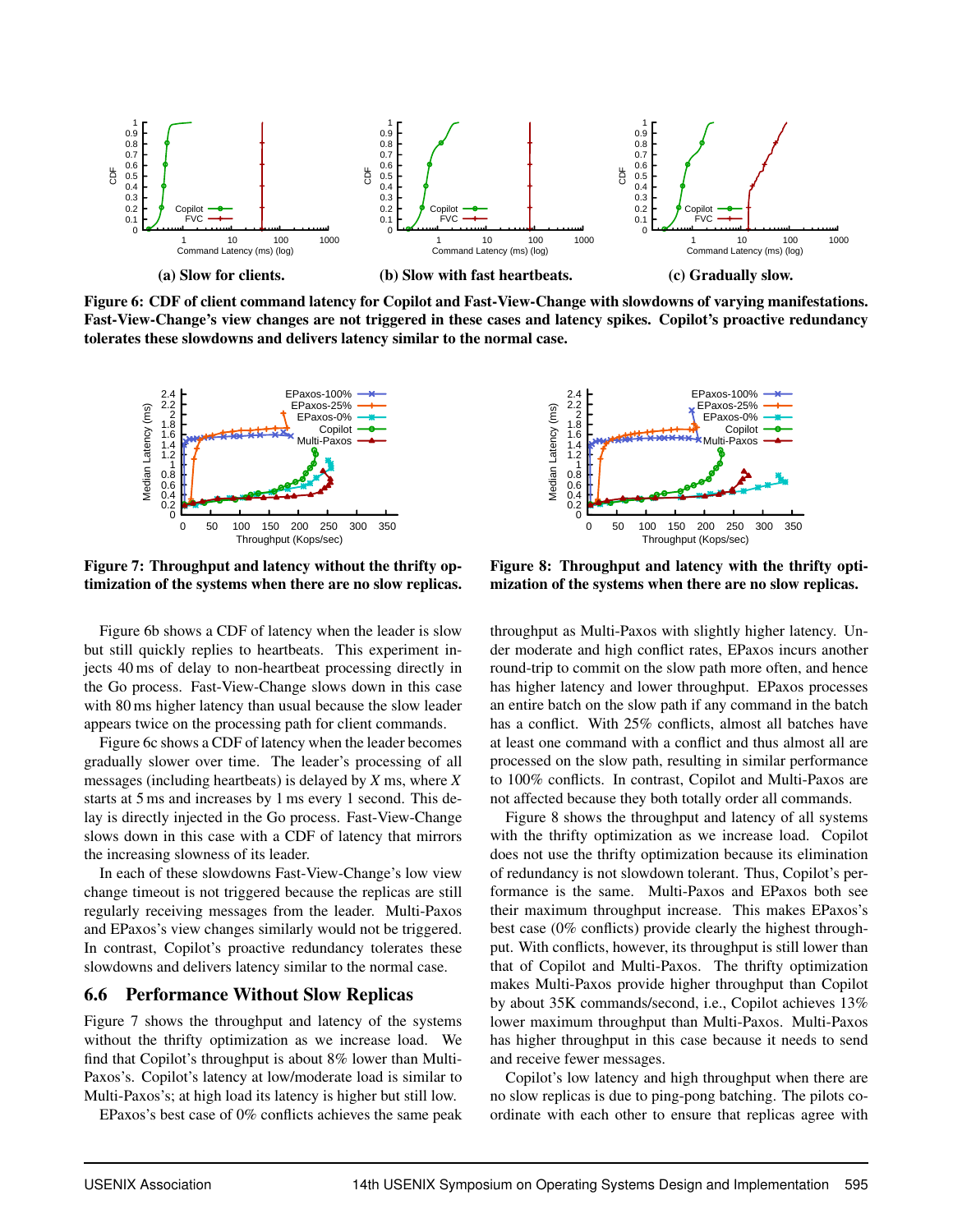their proposed ordering, allowing them to always commit on the fast path. Committing on the fast path keeps the amount of work each pilot needs to do for its own batches similar to that of a leader in Multi-Paxos. However, a pilot also needs to do the work of a replica for the other pilot's batches. Thus, Copilot's lower but competitive performance with Multi-Paxos is as we expect, because the pilots and leader are the throughput bottlenecks in each system respectively.

# 7 Related Work

This section reviews related work. To the best of our knowledge, all previous consensus protocols are not 1-slowdowntolerant. Copilot's primary distinction is thus being the first 1-slowdown-tolerant consensus protocol. We review related work in consensus protocols, Byzantine consensus protocols, and slowdown cascades.

Consensus protocols. There is a growing body of consensus protocols that started with Paxos [\[28\]](#page-15-15) and Viewstamped Replication [\[42\]](#page-16-14). New consensus protocols improve latency and/or throughput on these baselines [\[4,](#page-15-22) [22,](#page-15-23) [30,](#page-16-16) [31,](#page-16-17) [33,](#page-16-18) [36,](#page-16-5) [45,](#page-16-19) [51\]](#page-16-9). Others are designed to be more understandable [\[44\]](#page-16-11). SDPaxos [\[51\]](#page-16-9) includes a throughput-based detection mechanism, similar to that of Aardvark (§[2.3\)](#page-4-1), that triggers a viewchange for its sequencer that orders commands. Gryff unifies shared registers and consensus [\[7\]](#page-15-24). Its unproxied shared register operations are slowdown tolerant while its consensus operations are not. If the network ordering from NOPaxos [\[33\]](#page-16-18) could be made slowdown tolerant, it could be used to eliminate the need for ping-pong batching to keep the pilots on the fast path in the normal case. To the best of our knowledge, none of these protocols are 1-slowdown-tolerant.

Paxos, EPaxos, Mencius. We drew inspiration in our design from Paxos, EPaxos, and Mencius. Our fast takeover protocol uses the classic 2-phase Paxos [\[28\]](#page-15-15) on a slow pilot's log to enable a fast pilot to complete its ordering work. Our ordering protocol is influenced by EPaxos's ordering protocol [\[40\]](#page-16-6). It draws its use of dependencies and a multi-round ordering protocol with a fast path from EPaxos. Copilot's ordering differs because it orders the same commands twice, totally orders all commands, has only one dependency per entry, and includes fast takeovers. Mencius has all replicas work collaboratively to avoid doing redundant work or conflicting with each other [\[36\]](#page-16-5). Our ping-pong batching is inspired by Mencius and lets our pilots avoid conflicting with each other.

Byzantine consensus protocols. There is also a vast body of literature on Byzantine consensus protocols [\[3,](#page-15-11) [10,](#page-15-14) [12,](#page-15-25) [19,](#page-15-26) [27,](#page-15-27) [47,](#page-16-20) [50\]](#page-16-21). These protocols tolerate Byzantine faults, which Copilot does not. Most use the approach that PBFT introduced for practical systems of having multiple replicas execute a command and reply to the client. Copilot's use of both pilots to execute and reply to clients is inspired by this design.

Aardvark. Aardvark focuses on ensuring reliable minimum performance in BFT environments [\[3\]](#page-15-11). It employs two mechanisms to detect slowdowns in the leader: a gradually increasing lower bound on the leader's throughput, and an interbatch heartbeat timer that ensures the leader is proposing new batches quickly enough. Both mechanisms trigger view changes to rotate the leader among replicas. As explained in §[2.3,](#page-4-1) these mechanisms are detection based and hence provide only partial slowdown tolerance for Aardvark, because each limits the effect of a subset of slowdowns and incurs view changes that themselves cause slowdowns (§[2.3\)](#page-4-1). Copilot, in contrast, provides 1-slowdown-tolerance, because it *proactively* provides an alternative path for processing at all times, including during a view change to replace a slow pilot.

Note that Aardvark is designed for a Byzantine environment where replicas can be malicious. Copilot assumes nodes follow its protocol and thus would not work in a malicious setting. Focusing on crash faults allows Copilot to use techniques like fast takeovers and ping-pong batching to provide slowdown tolerance with good performance, which would be vulnerable to manipulation by a Byzantine replica. An interesting question to explore is whether mechanisms from Copilot and Aardvark can be combined to provide 1-slowdowntolerance in a Byzantine environment.

Slowdown cascades. Occult is a scalable, geo-replicated data store that is immune to slowdown cascades [\[38\]](#page-16-22). Slowdown cascades occur when one slow shard of a scalable system cascades and affects other shards. They are a mostly orthogonal problem to slowdown tolerance because they are about preventing slowdowns of one part (shard) of a system from affecting other parts (shards) that do different work. Slowdown tolerance, in contrast, is about preventing slowdowns *within* an RSM, which may be one part (shard) of a larger system. Slowdown tolerance within shards decreases the likelihood of slowdown cascades. But they are mostly orthogonal, because cascades can still occur if there are more than *s* slowdowns within a shard.

# 8 Conclusion

Copilot replication is the first 1-slowdown-tolerant consensus protocol. Its pilot and copilot both receive, order, execute, and reply to all client commands. It uses this proactive redundancy and a fast takeover mechanism to provide slowdown tolerance. Despite its redundancy, Copilot replication's performance is competitive with existing consensus protocols when no replicas are slow. When a replica is slow, Copilot is the only consensus protocol that avoids high latencies.

Acknowledgements. We thank our shepherd, Allen Clement, and the anonymous reviewers for their insights and help in refining the ideas of this work. We are grateful to Christopher Hodsdon and Jeffrey Helt for their feedback. This work was supported by the National Science Foundation under grant number CNS-1827977.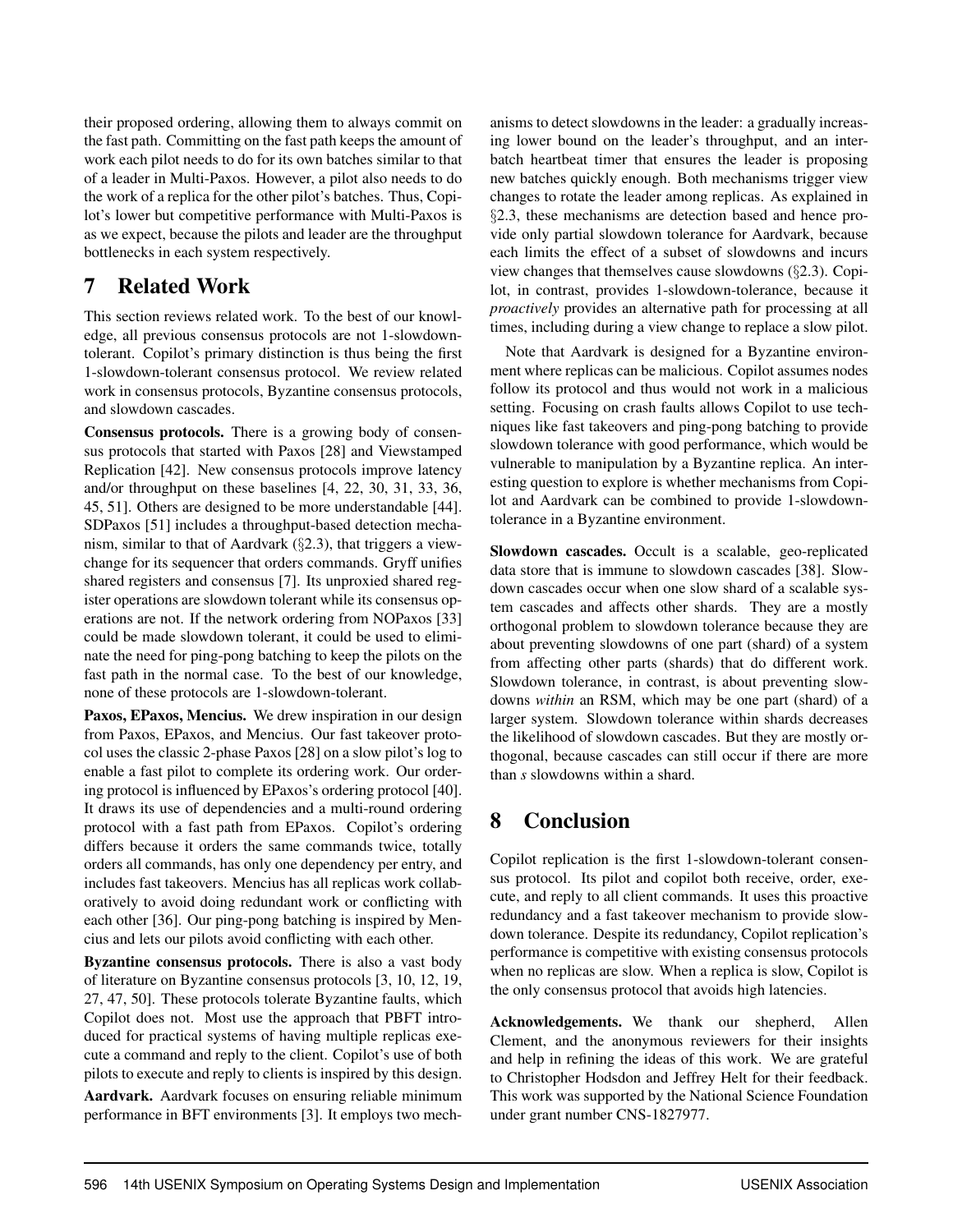## References

- <span id="page-15-10"></span>[1] M. K. Aguilera and M. Walfish. No time for asynchrony. In *ACM SIGOPS Workshop on Hot Topics in Operating Systems (HotOS)*, 2009.
- <span id="page-15-6"></span>[2] P. Ajoux, N. Bronson, S. Kumar, W. Lloyd, and K. Veeraraghavan. Challenges to adopting stronger consistency at scale. In *ACM SIGOPS Workshop on Hot Topics in Operating Systems (HotOS)*, 2015.
- <span id="page-15-11"></span>[3] L. Alvisi, A. Clement, M. Dahlin, M. Marchetti, and E. Wong. Making byzantine fault tolerant systems tolerate byzantine faults. In *USENIX Symposium on Networked Systems Design and Implementation (NSDI)*, Apr. 2009.
- <span id="page-15-22"></span>[4] B. Arun, S. Peluso, R. Palmieri, G. Losa, and B. Ravindran. Speeding up consensus by chasing fast decisions. In *IEEE/IFIP International Conference on Dependable Systems and Networks (DSN)*, 2017.
- <span id="page-15-8"></span>[5] B. Beyer, C. Jones, J. Petoff, and N. R. Murphy. *Site Reliability Engineering: How Google Runs Production Systems*. O'Reilly Media, Inc., 2016.
- <span id="page-15-3"></span>[6] M. Brooker, T. Chen, and F. Ping. Millions of tiny databases. In *USENIX Symposium on Networked Systems Design and Implementation (NSDI)*, 2020.
- <span id="page-15-24"></span>[7] M. Burke, A. Cheng, and W. Lloyd. Gryff: Unifying consensus and shared registers. In *USENIX Symposium on Networked Systems Design and Implementation (NSDI)*, 2020.
- <span id="page-15-17"></span>[8] M. Burrows. The Chubby lock service for looselycoupled distributed systems. In *USENIX Symposium on Operating Systems Design and Implementation (OSDI)*, Nov. 2006.
- <span id="page-15-4"></span>[9] B. Calder, J. Wang, A. Ogus, N. Nilakantan, A. Skjolsvold, S. McKelvie, Y. Xu, S. Srivastav, J. Wu, H. Simitci, et al. Windows Azure Storage: a highly available cloud storage service with strong consistency. In *ACM Symposium on Operating System Principles (SOSP)*, 2011.
- <span id="page-15-14"></span>[10] M. Castro and B. Liskov. Practical Byzantine fault tolerance. In *USENIX Symposium on Operating Systems Design and Implementation (OSDI)*, Feb. 1999.
- <span id="page-15-21"></span>[11] T. D. Chandra, R. Griesemer, and J. Redstone. Paxos made live: an engineering perspective. In *ACM Symposium on Principles of Distributed Computing (PODC)*, 2007.
- <span id="page-15-25"></span>[12] A. Clement, M. Kapritsos, S. Lee, Y. Wang, L. Alvisi, M. Dahlin, and T. Riche. Upright cluster services. In *ACM Symposium on Operating System Principles (SOSP)*, 2009.
- <span id="page-15-1"></span>[13] Cockroach DB. [https://www.cockroachlabs.](https://www.cockroachlabs.com/product/) [com/product/](https://www.cockroachlabs.com/product/), 2020.
- <span id="page-15-2"></span>[14] J. C. Corbett, J. Dean, M. Epstein, A. Fikes, C. Frost,

J. Furman, S. Ghemawat, A. Gubarev, C. Heiser, P. Hochschild, W. Hsieh, S. Kanthak, E. Kogan, H. Li, A. Lloyd, S. Melnik, D. Mwaura, D. Nagle, S. Quinlan, R. Rao, L. Rolig, Y. Saito, M. Szymaniak, C. Taylor, R. Wang, and D. Woodford. Spanner: Google's globally-distributed database. In *USENIX Symposium on Operating Systems Design and Implementation (OSDI)*, 2012.

- <span id="page-15-7"></span>[15] J. Dean and L. A. Barroso. The tail at scale. *Communications of the ACM*, 56(2):74–80, 2013.
- <span id="page-15-20"></span>[16] C. Dwork, N. Lynch, and L. Stockmeyer. Consensus in the presence of partial synchrony. *Journal of the ACM*, 35(2):288–323, Apr. 1988.
- <span id="page-15-18"></span>[17] etcd docs — Tuning. [https://etcd.io/docs/](https://etcd.io/docs/v3.4.0/tuning/) [v3.4.0/tuning/](https://etcd.io/docs/v3.4.0/tuning/), 2020.
- <span id="page-15-19"></span>[18] M. J. Fischer, N. A. Lynch, and M. S. Paterson. Impossibility of distributed consensus with one faulty process. *Journal of the ACM*, 32(2):374–382, Apr. 1985.
- <span id="page-15-26"></span>[19] R. Guerraoui, N. Knežević, V. Quéma, and M. Vukolić. The next 700 BFT protocols. In *ACM SIGOPS European Conference on Computer Systems (EuroSys)*, 2010.
- <span id="page-15-9"></span>[20] T. Hauer, P. Hoffmann, J. Lunney, D. Ardelean, and A. Diwan. Meaningful availability. In *USENIX Symposium on Networked Systems Design and Implementation (NSDI)*, 2020.
- <span id="page-15-0"></span>[21] M. P. Herlihy and J. M. Wing. Linearizability: A correctness condition for concurrent objects. *ACM Transactions on Programming Languages and Systems (TOPLAS)*, 1990.
- <span id="page-15-23"></span>[22] H. Howard, D. Malkhi, and A. Spiegelman. Flexible paxos: Quorum intersection revisited. In *International Conference on Principles of Distributed Systems (OPODIS)*, 2017.
- <span id="page-15-12"></span>[23] P. Huang, C. Guo, L. Zhou, J. R. Lorch, Y. Dang, M. Chintalapati, and R. Yao. Gray failure: The achilles' heel of cloud-scale systems. In *ACM SIGOPS Workshop on Hot Topics in Operating Systems (HotOS)*, 2017.
- <span id="page-15-13"></span>[24] P. Huang, C. Guo, J. R. Lorch, L. Zhou, and Y. Dang. Capturing and enhancing in situ system observability for failure detection. In *USENIX Symposium on Operating Systems Design and Implementation (OSDI)*, 2018.
- <span id="page-15-5"></span>[25] M. Isard. Autopilot: automatic data center management. *Operating Systems Review*, 41(2):60–67, 2007.
- <span id="page-15-16"></span>[26] J. Kirsch and Y. Amir. Paxos for system builders: An overview. In *ACM SIGOPS Workshop on Large-Scale Distributed Systems and Middleware (LADIS)*, 2008.
- <span id="page-15-27"></span>[27] R. Kotla, L. Alvisi, M. Dahlin, A. Clement, and E. Wong. Zyzzyva: Speculative byzantine fault tolerance. In *ACM Symposium on Operating System Principles (SOSP)*, Oct. 2007.
- <span id="page-15-15"></span>[28] L. Lamport. The part-time parliament. *ACM Transac-*